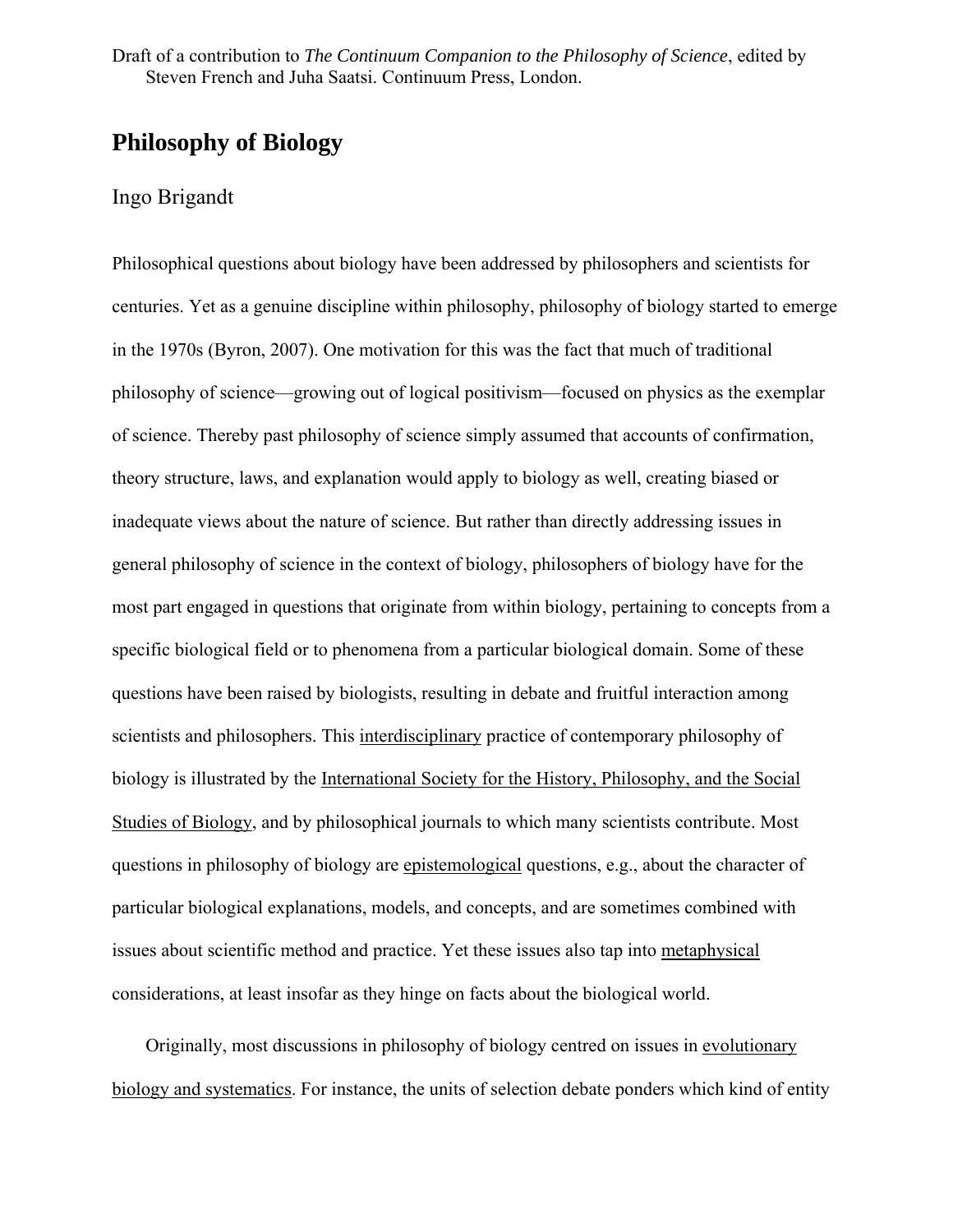is the fundamental player driving evolutionary change—the individual, the group of individuals, the gene, or even the species. Arising out of disputes among evolutionary biologists, the epistemological question is how genuine explanations in terms of natural selection actually work. The related metaphysical issue is at what level of biological organization evolutionary causation by selection takes place, and philosophers have offered several clarifications to these biological questions. Given the many statistical models of evolutionary theory, philosophical interpretations of the nature and role of probabilistic factors (e.g. genetic drift) are put forward. The adaptationism debate concerns the circumstances in which phenotypic traits of species are best explained with exclusive reference to natural selection. In this context, attempts by sociobiologists and evolutionary psychologists at explaining the evolution of human behavioural and cognitive traits have been criticized by philosophers as falling short of the standards for acceptable evolutionary explanations. Philosophical studies of the meaning of 'biological function' discuss what the ascription of functions to biological traits involves (occasionally, but not always a reference to a trait's selection history), and whether functional and teleological explanations are distinct from causal explanations.

In addition to the traditional philosophical questions pertaining to evolution (which are still live issues), nowadays molecular and experimental biology are of increasing philosophical focus. This philosophical trend is largely due to the rise of genetics and molecular biology, with such biological advances prompting the philosophical debate as to whether classical genetics and possibly other biological disciplines can be reduced to molecular biology. It has also been argued that the notion of 'genetic information' is empirically misguided or of no explanatory relevance in biology. Apart from the role of genes and non-genetic factors in explanations of the development of organismal traits, developmental biology has recently become a biological field subject to philosophical interest, as a link to evolutionary issues has been created by the recent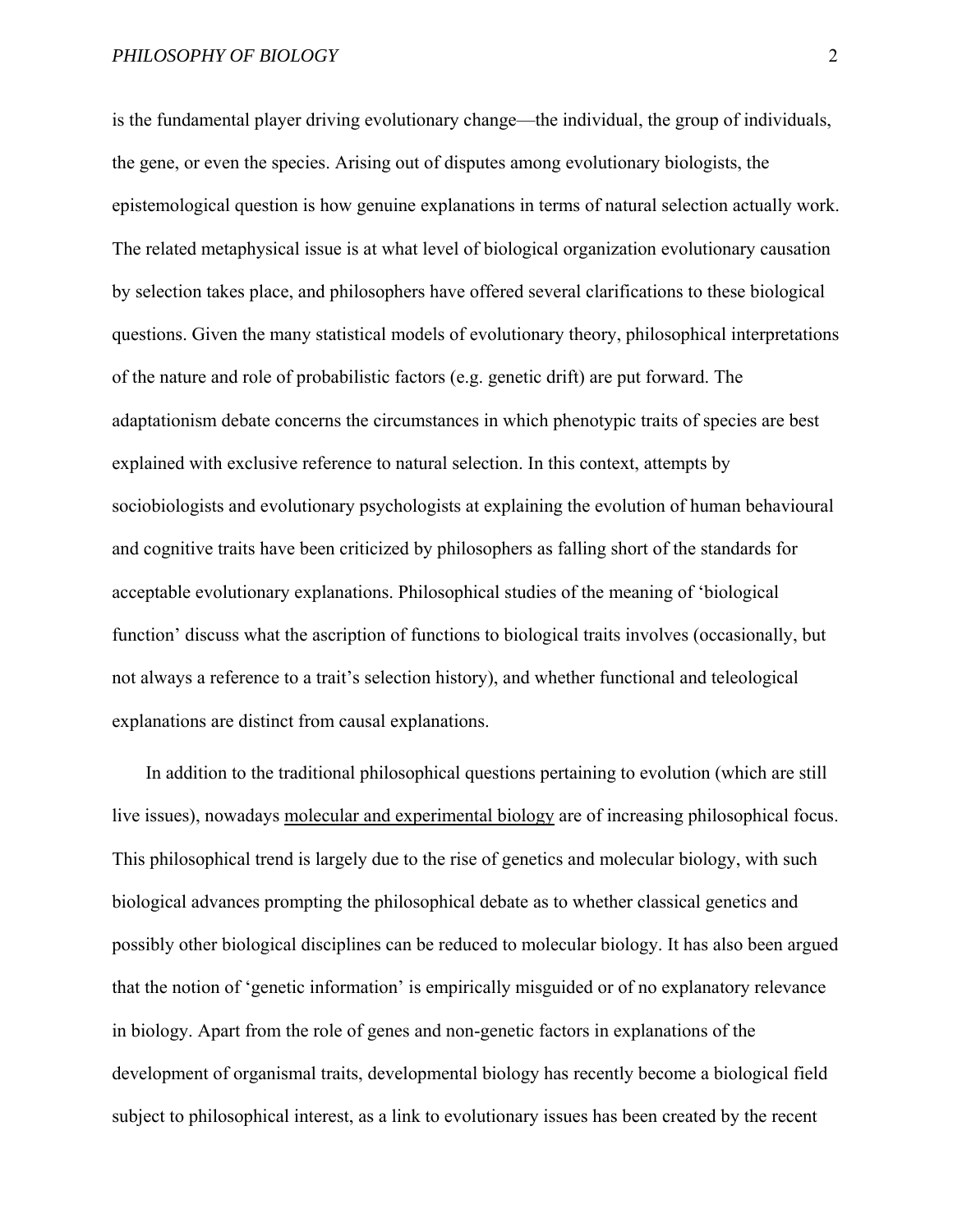emergence of evolutionary developmental biology. With the scientific advance and societal importance of the life sciences and modern biomedical sciences, contemporary philosophers of biology also address issues in philosophy of medicine. Whereas views about the biological world have traditionally been based on higher animals (and plants), very recent scientific findings about microorganisms (largely driven by their now recognized medical relevance) may soon lead to challenges for philosophical views of biological individuality, social organization, the notion of species, and the idea of a universal tree of life.

It is beyond the scope of any single article to provide a review of the major issues and positions in philosophy of biology (for overviews see Hull, 1974; Sober, 1993; Griffiths and Sterelny, 1999; Hull and Ruse, 2007). Instead, the aim of this chapter is to lay out what implications biology has for some issues in general philosophy of science, including natural kinds, conceptual change, discovery and confirmation, explanation and reduction, and naturalism. Some of these offer additions and corrections to general metaphysical, semantic and epistemological views, and illustrate fruitful ways of conducting philosophical investigations that go beyond the practice of most of general philosophy (as the section on 'Naturalism' discusses).

### **Natural kinds**

A few decades ago, the notion of natural kinds gained prominence in philosophy, in particular in the context of the causal theory of reference (Putnam, 1975) and rigid designation across possible world (Kripke, 1980). Ever since, it has enjoyed widespread acceptance, particularly in metaphysics. However, while philosophers not acquainted with the philosophy of biology still take species and higher taxa (e.g. vertebrates) to be a prime example of natural kinds, in the 1970s the biologist Michael Ghiselin (1974) and the philosopher David Hull (1978) argued that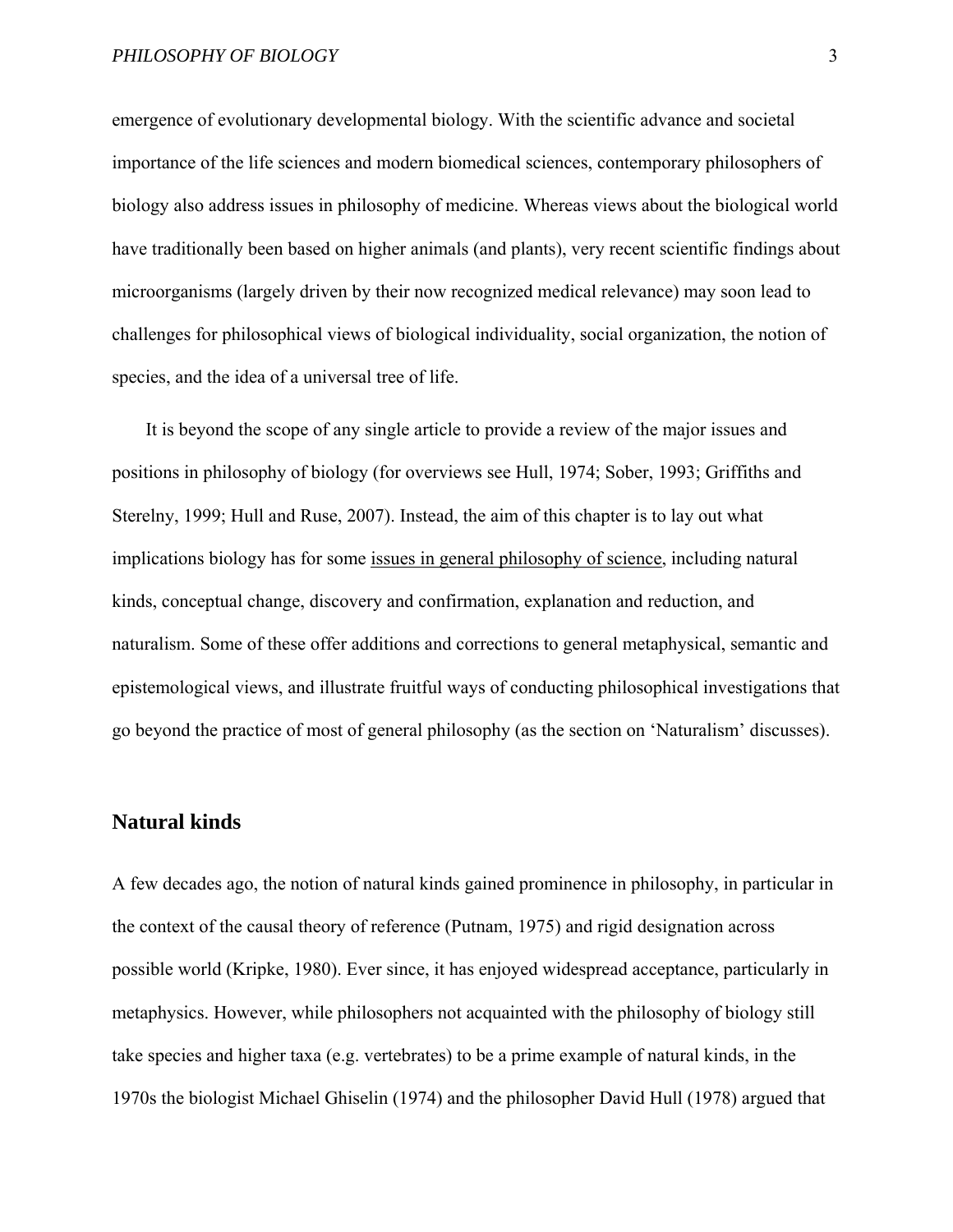species are not natural kinds. Instead, a particular species is an individual, a whole having the organisms of that species as its parts. This position has been extremely influential among biologists and philosophers of biology. Recently, following Richard Boyd (1999), some philosophers have put forward a revised notion of natural kinds that is claimed to apply to species. As a result, in contemporary philosophy of biology there are diverging views about which of the various biological things are natural kinds, what notion of 'natural kind' is appropriate for biological kinds, and how biological kinds relate to kinds studied by other sciences.

Whereas in a nominal kind several objects are grouped together by mere human convention, the idea of a natural kind is that there are groupings of objects that conform to the objective structure of the world (Bird and Tobin, 2009). The traditional notion of natural kinds was closely tied to kinds in physics and chemistry. It assumes that a kind is defined by a property called an 'essence', which has two functions. First, the essence determines the metaphysical identity of the kind. An object belongs to the kind if and only if the object possesses the essence. Second, the essence causally brings about the various properties characteristic of that kind, grounding the explanatory importance of natural kinds. For instance, the essence of oxygen is its atomic structure (including having eight protons and electrons). This atomic structure explains various physical and chemical properties of oxygen, in particular which compounds it can form and how it behaves in chemical reactions. Typically, essences have been taken to be intrinsic (internal) properties, as the example of chemical elements illustrates.

But it is easy to see that on this construal species cannot be natural kinds. For species are able to undergo unlimited evolutionary change. Whatever intrinsic property of an organism one chooses, be it a particular phenotypic feature or a genetic property, while many organisms existing at a point in time may share this internal property, future members of this species may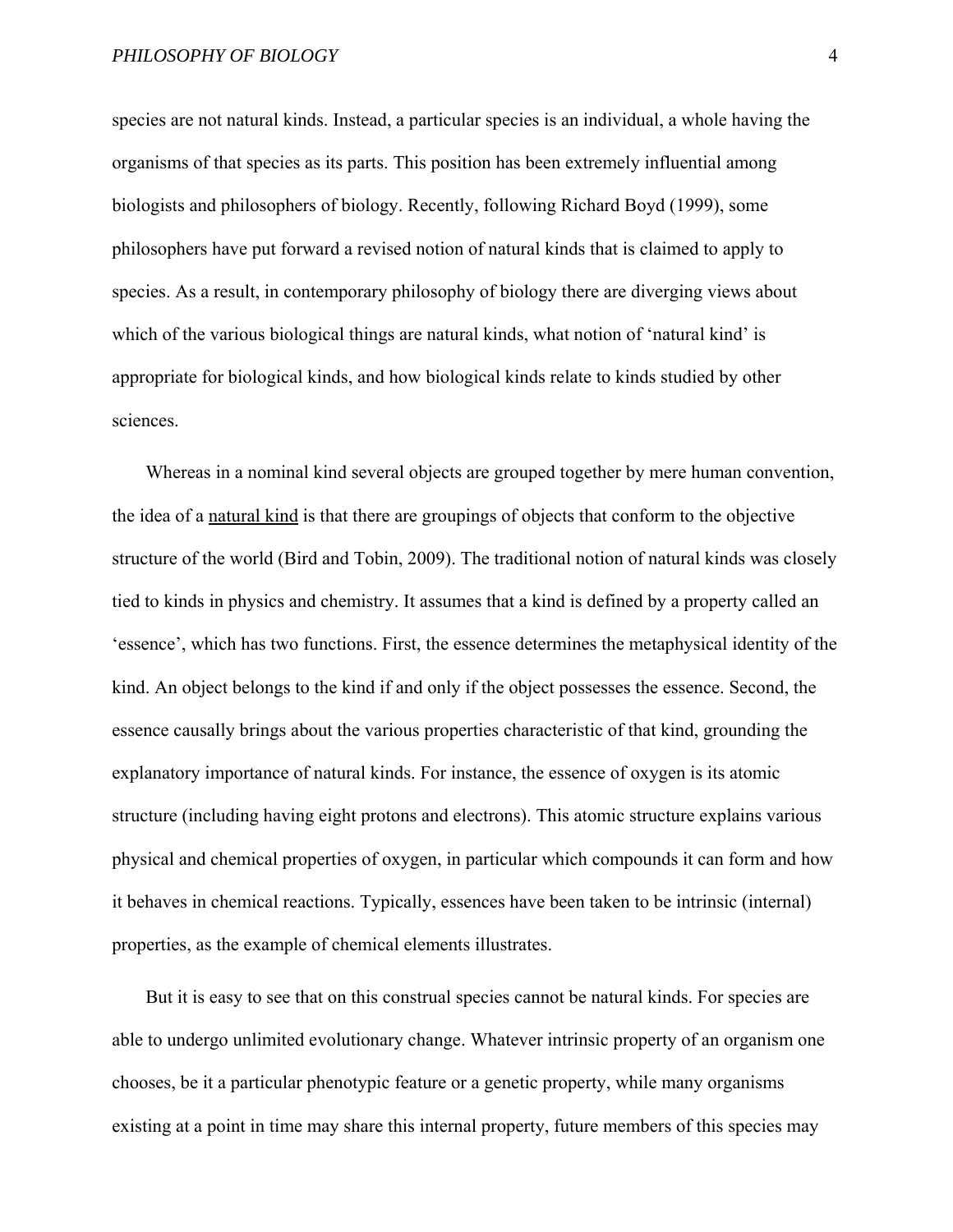#### *PHILOSOPHY OF BIOLOGY* 5

not. Likewise, applying the traditional view of natural kinds to species does not do justice to biological variation. While acknowledging differences among species members, the so-called essentialism still assumes that there is a natural biological state of the species governing all its members (Sober, 1980). The deviation of individuals from this alleged natural state is seen as being due to unusual intervening factors (e.g. environmental influences), so that the natural state (species essence) is seen as real, and any variation is explained away as an accident. The empirically adequate picture, in contrast, is that variation across individuals is maintained and created by biological mechanisms and is a feature of major scientific importance.

Arguing that species are not natural kinds, Ghiselin (1974) and Hull (1978) suggested that every species is an individual. Just like an organism is composed of cells, a species is an individual made up of organisms. A species does not have members as a set, class or kind does; instead, a species is a whole that has various organisms as its mereological parts. The motivation for this position is that an individual is precisely the metaphysical thing that is able to undergo change. An individual exists in a certain period of time only, being present at specific spatial locations at any point in time. An individual can substantially change across time; and similarity among its mereological parts is not required of an individual, in contrast to the view that the members of natural kinds are identical in many properties. In analogy to this, a species comes into being at a specific point in time, inhabits concrete locations, undergoes evolutionary modification, and goes extinct.

The view that species are individuals became the dominant view among philosophers of biology and in particular biologists (Ereshefsky, 2007). But recently Richard Boyd (1999) developed a revised notion of natural kinds that is designed to capture kinds as found in biology and the social sciences; and several philosophers and handful of biologists have picked up on it (Wilson et al., in press; Rieppel, 2008). On this approach, a natural kind is a so-called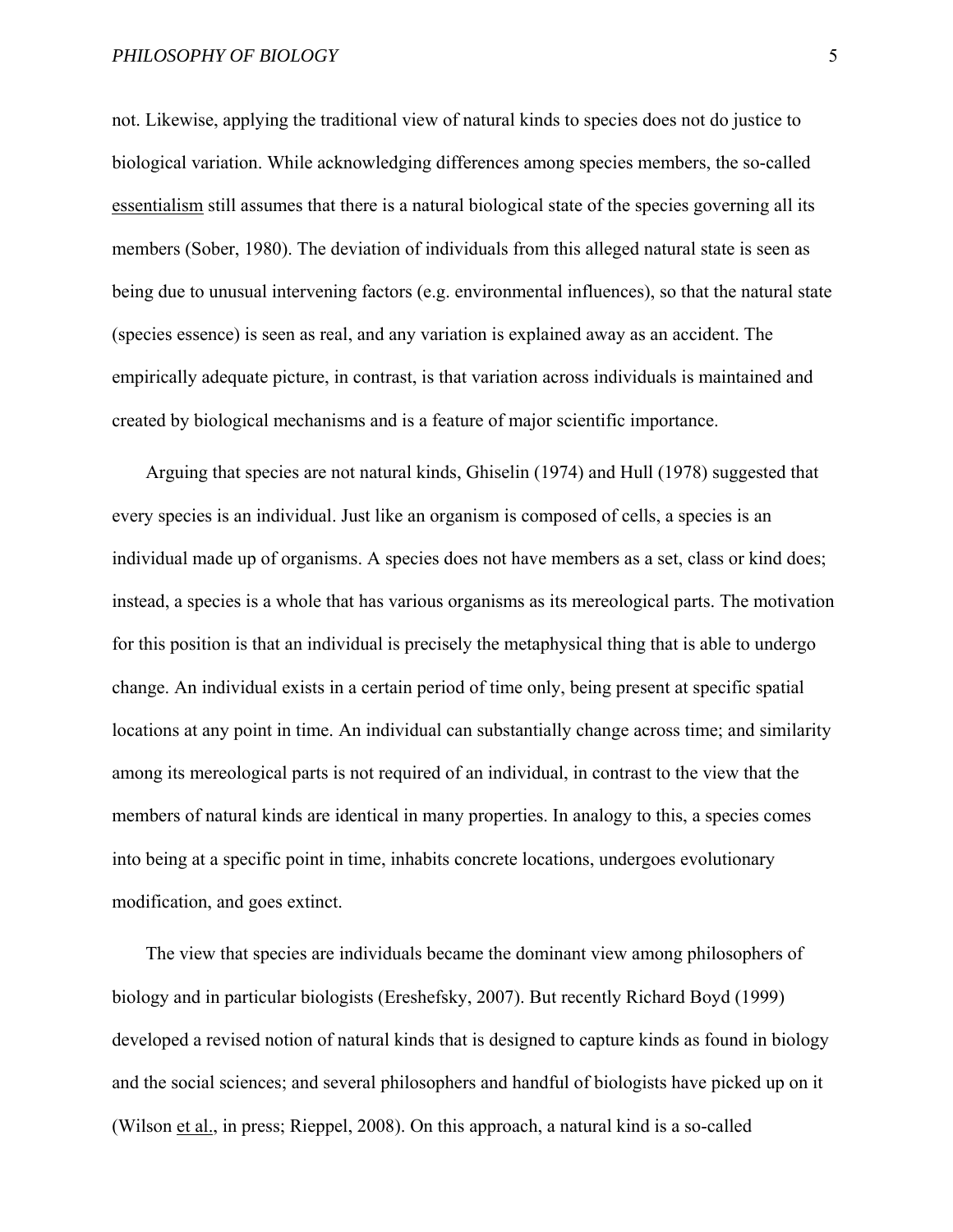homeostatic property cluster (HPC). First, the major assumption is that a natural kind is not defined by a simple property that all kind members share (an essence). Instead, a kind is characterized by a cluster of many properties that are more or less correlated, where a kind member need not possess all of these properties, and none of the properties is shared by all kind members. In fact, exhibiting a certain kind of variation can be characteristic for being a certain biological kind, and such a correlation and variation structure is in need of explanation (Wilson et al., in press). The correlation of properties is not accidental, but due to some causal features (dubbed 'homeostatic mechanisms'). For this reason, the grouping of the members into a kind answers to features existing in nature, so it is a natural rather than a nominal kind. The statistical correlations or causal relations among the properties of the cluster make it possible for the kind to figure in scientific induction and explanation.

Second, the HPC construal of kinds explicitly maintains that properties of the cluster characterizing a natural kind need not be intrinsic, but may well be relational properties. For instance, a higher taxon (e.g. mammals) includes those species that are descended from a founding species, and having a certain ancestry is an extrinsic property of a species. Several species can share this relational property of having the same ancestry while differing in various (intrinsic) properties. Apart from common ancestry, the identity of a species may be defined by the ability of individuals to interbreed, which is also a relational property (of an individual) consistent with evolutionary change. As a result, historical entities such as species and higher taxa can be natural kinds, assuming that the identity of the latter is at least partially characterized by relational properties (Griffiths, 1999).

These developments in philosophy of biology have several implications for theorizing about natural kinds in general. First, accounts that species are individuals pointed to serious drawbacks of traditional, essentialist conceptions of natural kinds, and have offered a whole new way of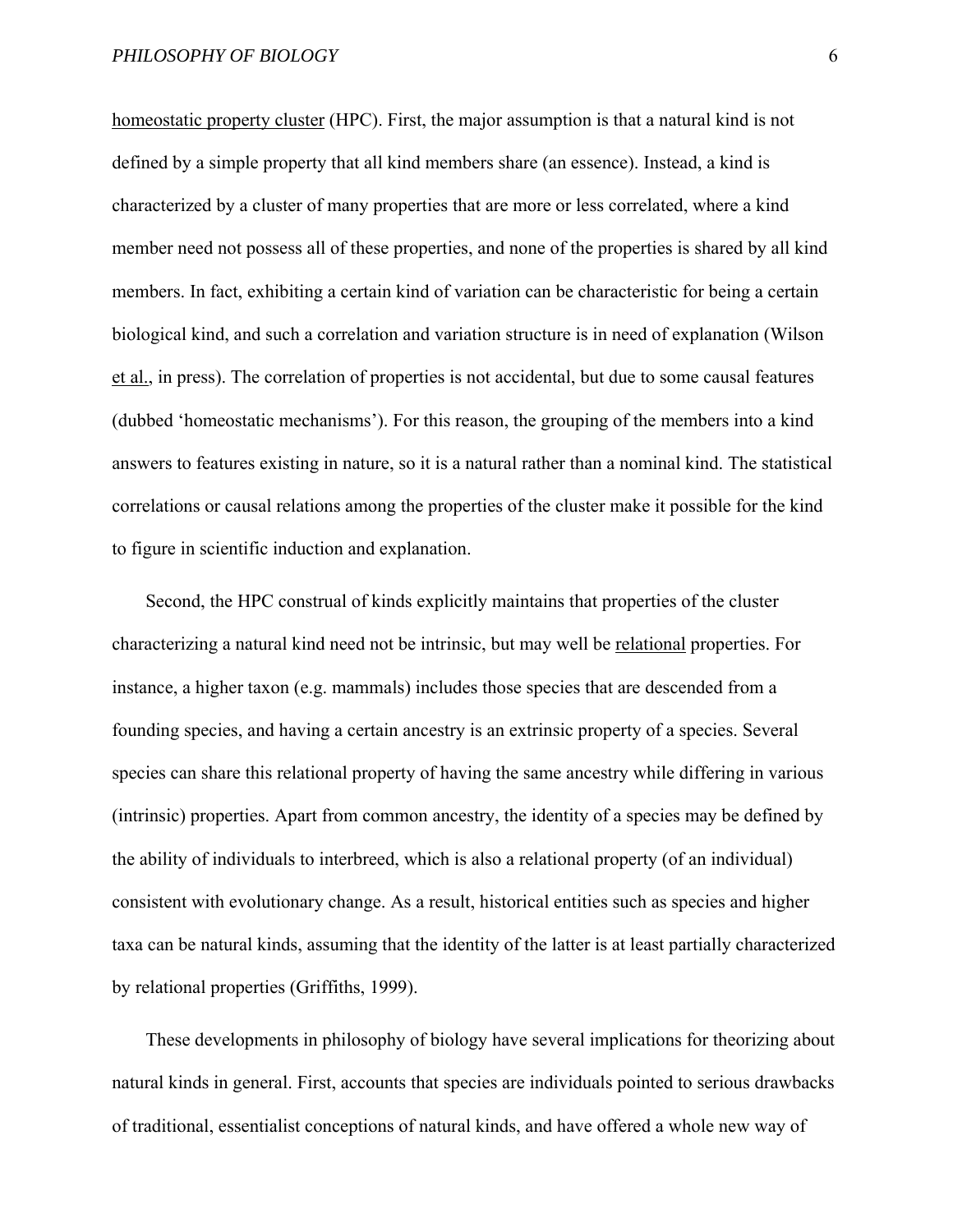thinking about biological entities. In addition, the HPC construal of kinds developed a revised and novel notion of natural kinds, motivated by a naturalism according to which philosophical notions should be tied to scientific practice, in this case kinds as they occur in biology. While the individuals vs. kinds debate focused on species and higher taxa, the HPC approach has broadened this scope by considering and attempting to capture many other putative biological kinds. In fact, Boyd developed the HPC account to likewise include kinds from the social sciences. Kinds are studied by different scientific disciplines, and there may well be different types of natural kinds, a diversity to which philosophical theories should be sensitive. It has also been suggested that some things (e.g. species) can at the same time be an individual and a natural kind (Dupré, 1999; LaPorte, 2004; Brigandt, 2009), offering new metaphysical possibilities and pointing to problematic philosophical dichotomies.

Second, the HPC approach has highlighted the relevance of relational properties. Samir Okasha (2002) acknowledges that relational properties often individuate biological kinds (individuation being one function of traditional essences), but he claims that relational properties do not support biological explanations (in contrast to the second function of traditional essences). However, relational properties are in fact an important ingredient in explanations in biology and the social sciences (Brigandt, 2009). Equations in ecology and economics explain dynamic change based on the existence of stable relations among some entities. More generally, while the causal capacities of biological entities (including molecular entities such as genes) are partially based on their internal structure, these causal capacities obtain only in certain biological contexts or given a suitable relation with other biological entities. Many causal capacities being nonintrinsic properties, biological explanations have to appeal to relational properties as well. (Biologists arguing against some versions of reductionism have always emphasized the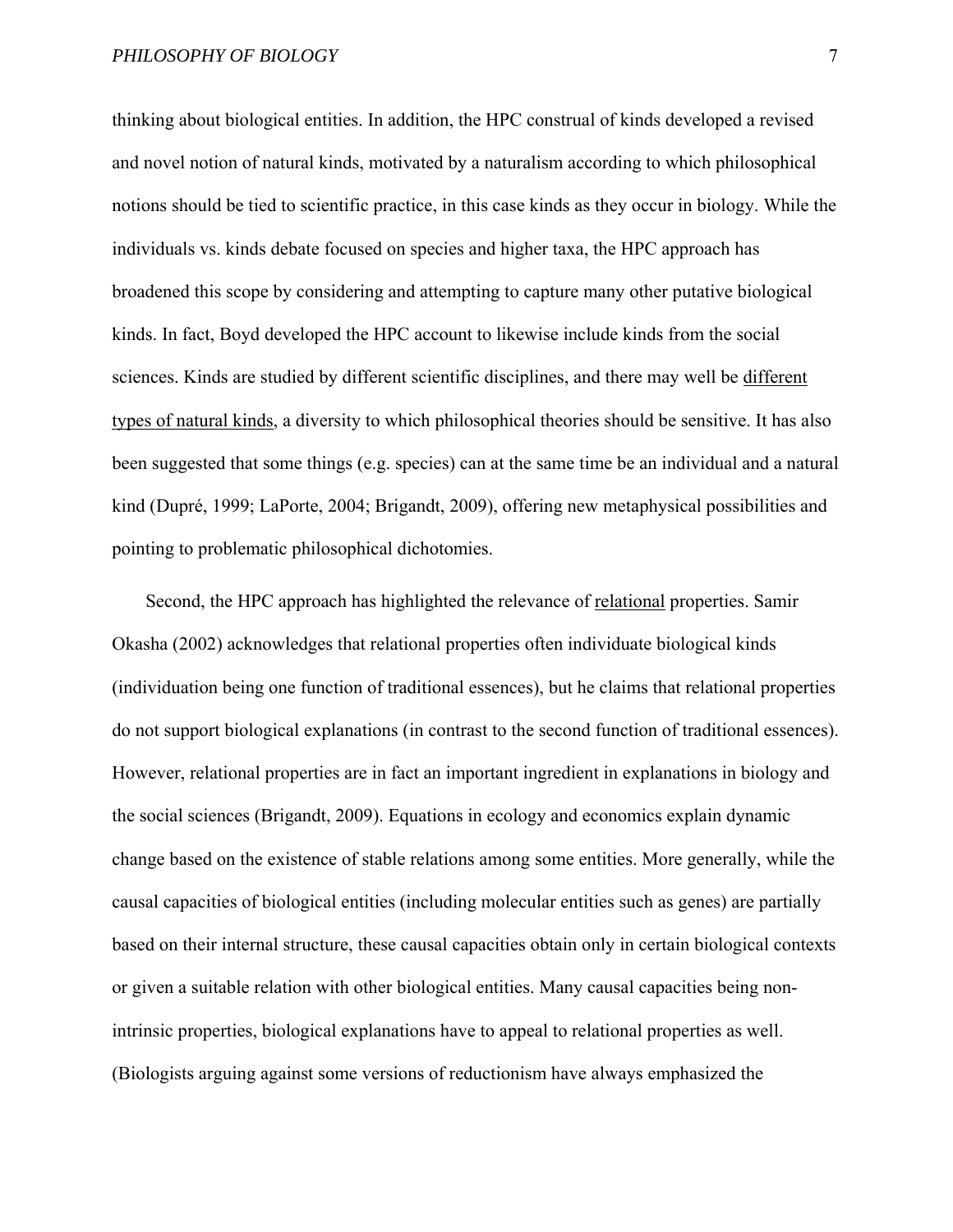explanatory relevance of the structured contexts in which some entities occur [Brigandt and Love, 2008].)

Finally, while proponents of the view that species are individuals have defended it by metaphysical arguments (Hull, 1978; Ereshefsky, 2007), the HPC approach highlights epistemological considerations. For a natural kind is a grouping of objects that—despite the heterogeneity among the members of a biological kind—underwrites scientific generalization and explanation (thereby 'accommodating' scientific demands, as put by Boyd, 1999). More generally, any kind of representation scheme used by scientists (be it grouping objects into kinds, be it considering objects as part of an enduring individual) is used to meet certain epistemic purposes such as making particular inductive inferences or putting forward certain explanations. Philosophical accounts of the metaphysical nature of scientific entities have to pay attention to the epistemological reasons that make scientists refer to these (rather than other) entities and use them successfully in their theorizing by representing them in a certain way (Brigandt, 2009; Love, 2009). Different representations and classifications are used in different scientific contexts, resulting in the philosophically relevant fact that the totality of kind concepts and classification schemes used by biologists cross-classify nature (Dupré, 1993).

### **Conceptual change**

Recent philosophical accounts of conceptual change have often been developed as a reply to the incommensurability challenge. Thomas Kuhn (1962) argued that the same term can be used with radically different (incommensurable) meanings in two paradigms (different theoretical frameworks), so that effective communication across paradigms and a rational choice of one such theory over the other is impossible. Paul Feyerabend (1970) claimed that the content of two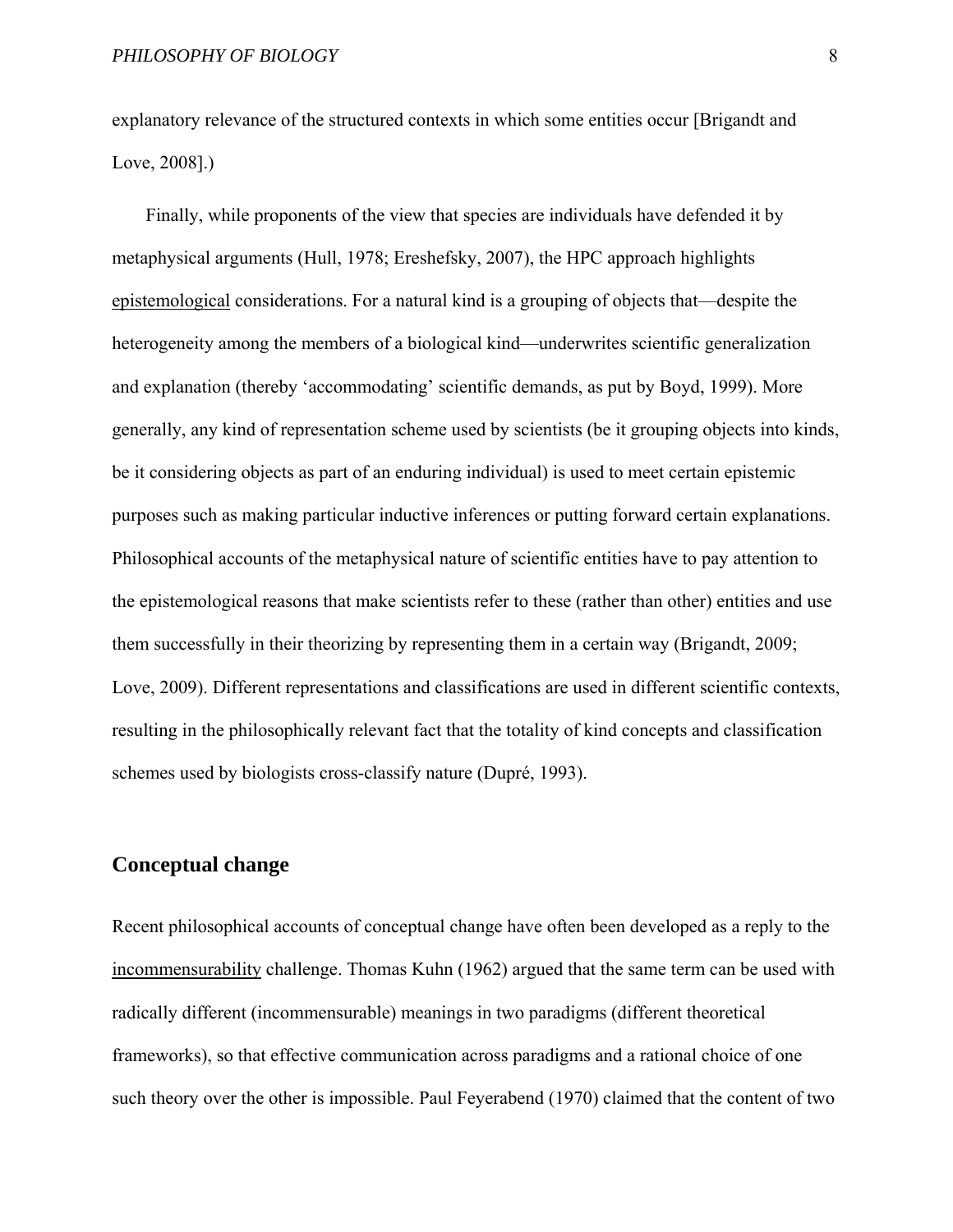theories containing incommensurable concepts cannot be compared. The standard reply to the incommensurability challenge has been to focus on the reference of scientific terms (Putnam, 1975; Fine, 1975; Devitt, 1979). For even if a term is used with different meanings in two theories, the term may nonetheless refer to the same entity across these theories, so that the theories can potentially make conflicting claims about this common referent and are thus comparable. The causal theory of reference provided an explanation of how stable reference despite substantially different theoretical views about the referent is possible (Sankey, 1994). According to this theory, a term's reference is not fixed by (potentially false) descriptions of the referent, but a term is introduced by causal interaction with the referent and refers to that natural kind thusly picked out (so that the structure of the world plays a part in reference determination).

Some cases from the philosophy of biology offer a broader the perspective for general discussions of conceptual change. With the advent of evolutionary theory, biological views about the nature of species clearly changed. However, given that Darwin could communicate his arguments to his contemporaries, philosophers have questioned whether the pre-evolutionary and the Darwinian conception of species are incommensurable concepts and whether they are even different concepts at all (Beatty, 1986). Thus, the question is how these two conceptions of species are related, whether they are distinct concepts, and in either case how to make room for some conceptual continuity despite theoretical change. Moreover, nowadays different species definitions are used by biologists (Mayden, 1997 lists 22 major definitions), and philosophers typically assume that many of them are indeed distinct concepts. One species concept considers those organisms that can interbreed with each other to be of the same species. Other species concepts focus on considerations of common ancestry and phylogenetic lineages, and still other use ecological criteria to delineate species. Not only do these concepts offer different criteria of what a species is, but they also lead to different classifications of individuals into species, so that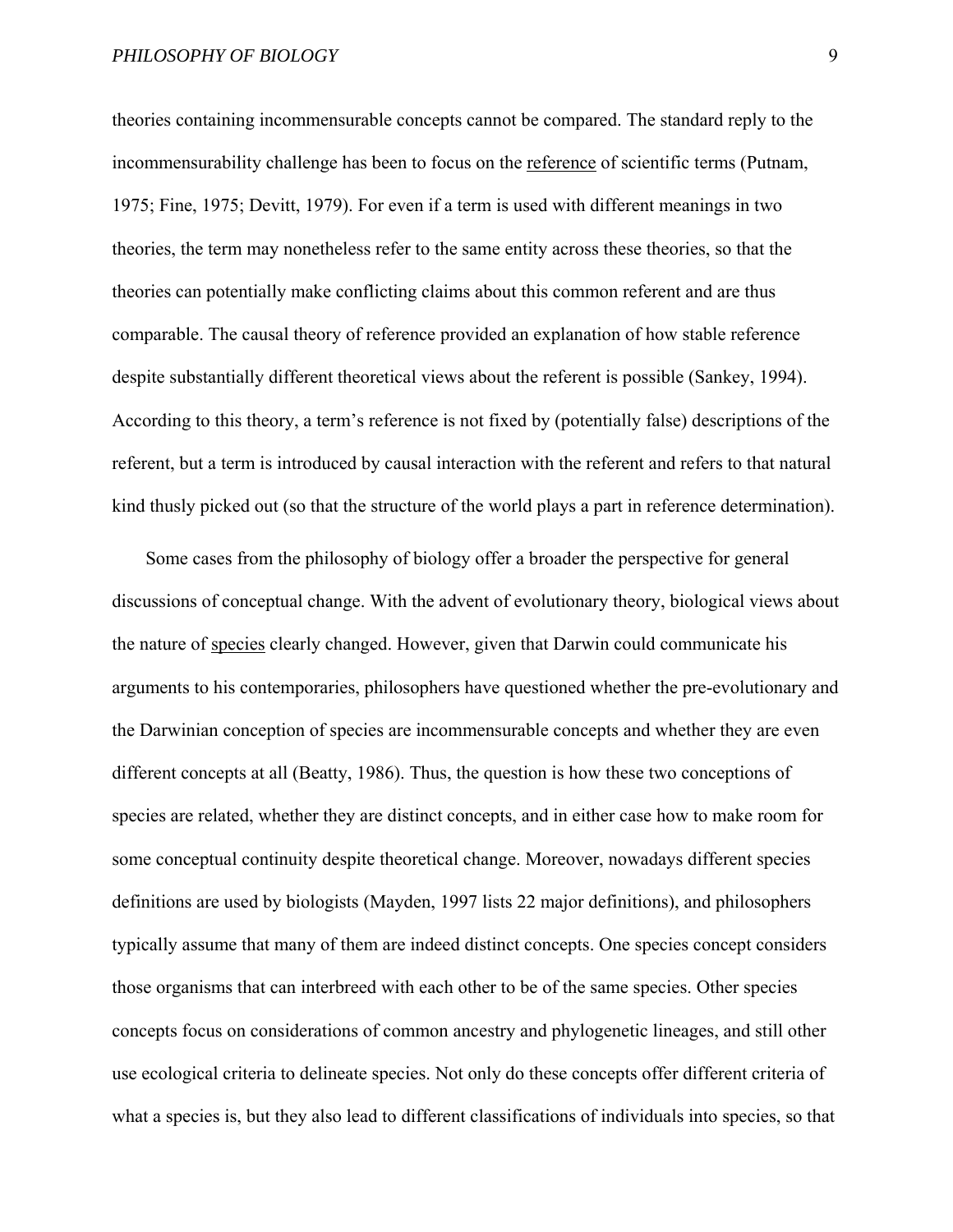these concepts differ in their extensions / reference. Most philosophers and biologists endorse a pluralism about species concepts, i.e., the idea that there is not one single true species concepts (yet to be found or agreed upon), but that biology needs a multitude of different species concepts (Dupré, 1999; Ereshefsky, 1992; Kitcher, 1984b; Wheeler and Meier, 2000). The justification is that each species concept picks out some causal factors that influence the formation of partially distinct groups of organisms and that different species concepts are needed for different scientific purposes or in different biological disciplines. This situation raises several philosophical questions. How are these different definitions of species related? Arguably the fact that the term 'species' is used in many different ways does not lead to substantial problems in communication among scientists (Kitcher, 1984b), but a philosophical analysis of this issue is needed. Does the context of use determine which particular species concept is referred to on a certain use of 'species' (so that no ambiguity arises), or is there some ambiguity that does not matter much as some of the species concepts overlap in their intension and extension?

A case that is currently subject to extensive philosophical debate is the gene concept. With the scientifically important advent of molecular genetics, semantic change resulted, with the classical gene concept and the molecular gene concept typically being considered different concepts. A philosophical question is how the molecular concept could rationally grow out of the classical gene concept (Kitcher, 1982), where it has to be taken into account that the molecular concept neither replaced nor reduced the classical concept, and both continue to be used in tandem (Weber, 2005). Moreover, even reference changed in this historical period (Burian et al., 1996), as among other things both gene concepts individuate genes differently and thus differ in their extensions. Marcel Weber argues that geneticists have tracked not one but several (overlapping yet distinct) kinds by the term 'gene', and uses the notion of 'floating reference' for the idea that the reference of the gene concept has changed constantly, though in a gradual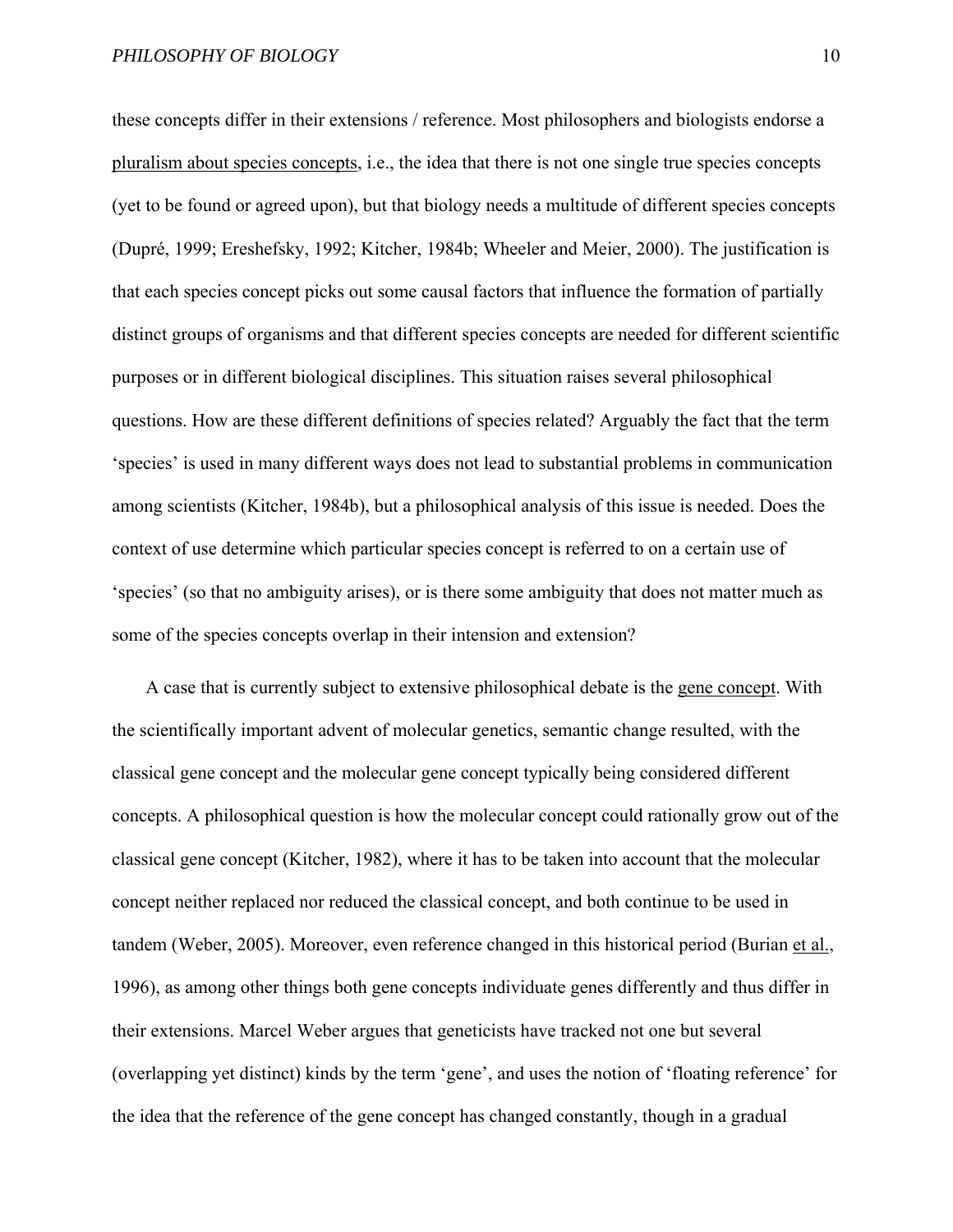fashion, suggesting that "this floating of the term's reference seems not to have diminished its theoretical importance or practical usefulness" (Weber, 2005, p. 224).

In addition to conceptual change in the course of history, nowadays the molecular gene concept is used in quite different ways by different types of molecular biologists, resulting in the meaning and reference of the term 'gene' sometimes varying from context to context (Beurton et al., 2000; Brigandt, in press-b; Falk, 1986; Stotz and Griffiths, 2004). This situation is due to findings in molecular genetics and recently in genomics. A gene is not a continuous stretch of DNA coding for one product, where all genes have the same structural features (which would permit a unique definition of what a gene is). Instead, it turned out that many different kinds of (structurally characterized) DNA segments are involved in the production of RNA and polypeptides. One genetic segment can code for many products, and several separate genetic segments may be needed for a single product. In the latter case some biologists consider these separate DNA segments as different genes and others as one gene physically spread out within the genome. As a result, philosophers discuss how to study and characterize the current semantic variation surrounding the molecular gene concept. While Moss (2003) argues that there are two distinct gene concepts used in molecular biology and Griffiths and Stotz (2007) opt for three basic gene concepts, Waters (2000) controversially maintains that one shared molecular gene concept underlies all varying uses. Since apart from 'gene' nowadays further terms are used to refer to DNA elements involved in the coding for gene products (e.g., 'transcription unit', 'exon'), another possible, though very unconventional option is to suggest that in the future the term 'gene' will be or should be replaced by a plurality of other terms (Kitcher, 1992).

These considerations from recent philosophy of biology have implications for general philosophical theories of conceptual change. Many traditional accounts have focused on reference to rebut the incommensurability challenge. However, even if a theory of reference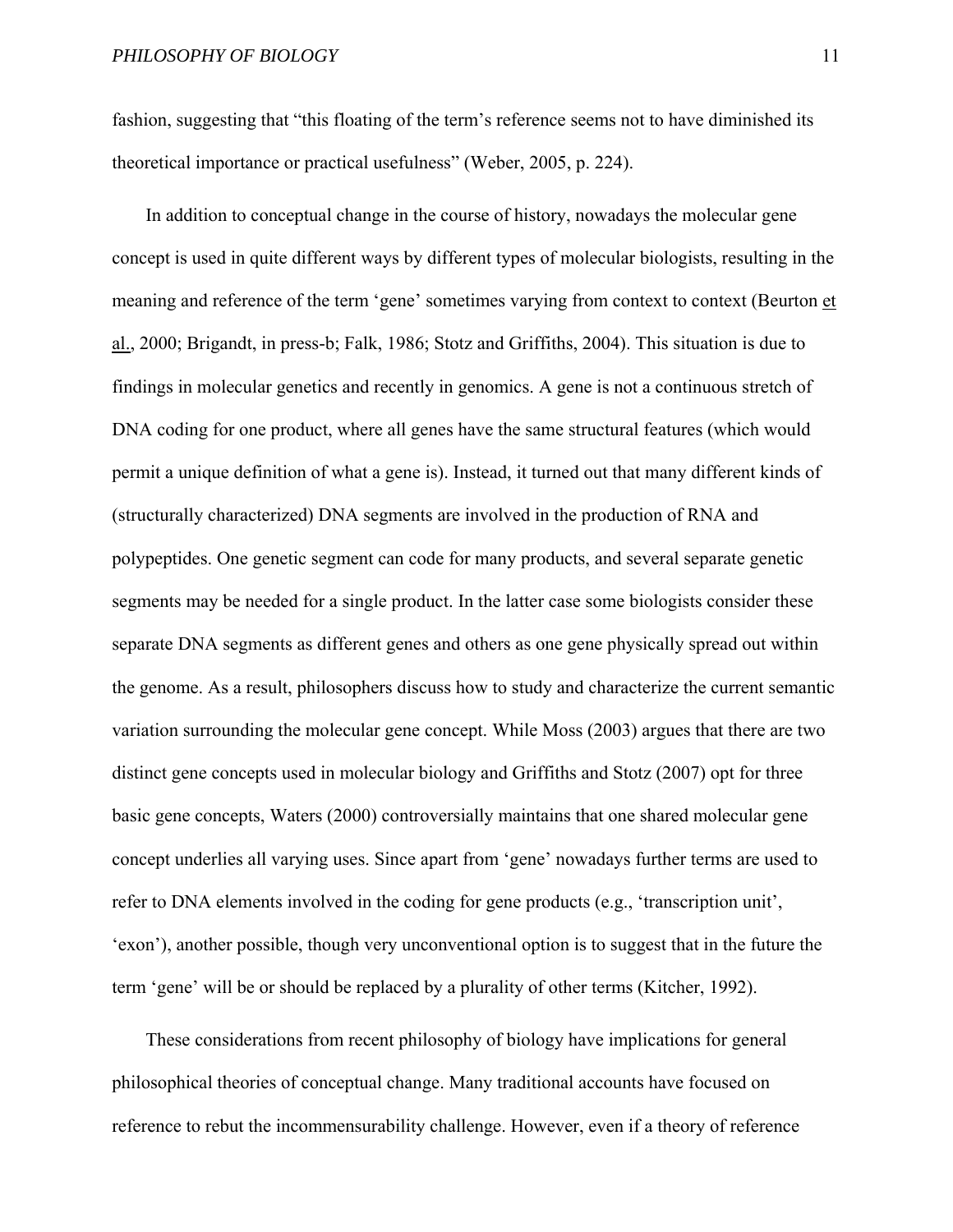ensures that a scientific term has the same referent in two theories (so that they can make conflicting claims), given that the term may be used with a different meaning in each of these theories the notion of reference alone does not solve Kuhn's original challenge—how communication across different approaches and rational theory choice is possible despite variation in meaning. Several accounts of conceptual change have already acknowledged that the historical change in the meaning of terms is to be philosophically understood (e.g., Kitcher, 1982; Nersessian, 1984). Cases from biology like the change of the gene concept show that scientists confidently discard previous definitions they used to put forward, and philosophical accounts have to explain why it can be rational for scientists to modify a term's definition. And even the very reference of a biological term can be subject to change, so that a philosophical approach that assumes stability of reference cannot account for this aspect of conceptual change.

Furthermore, in addition to diachronic change, terms such as 'species' and 'gene' show that even at one point in history both the meaning and the reference of a scientific term can vary across uses. (Other possible such cases are the homology concept [Brigandt, 2003] and the notion of a stem cell [Shostak, 2006].) Semantic variation raises several questions to be addressed (Brigandt, in press-b). What are the reasons for variation in a particular term's usage? How are different uses of a term related, and what structure does the semantic variation have do different biological subdisciplines or approaches each favour a different use, can one and the same scientists use the term differently in different research contexts? To which extent does semantic variation hamper communication? While in his early work Kuhn assumed that differences in meaning are intrinsically problematic, some instances of semantic variation may in fact be beneficial to scientific practice, e.g., by promoting a division of semantic labour (Wilson, 2006). To the extent that semantic variation is compatible with successful communication, why is this possible and when and how does semantic variation support scientific practice?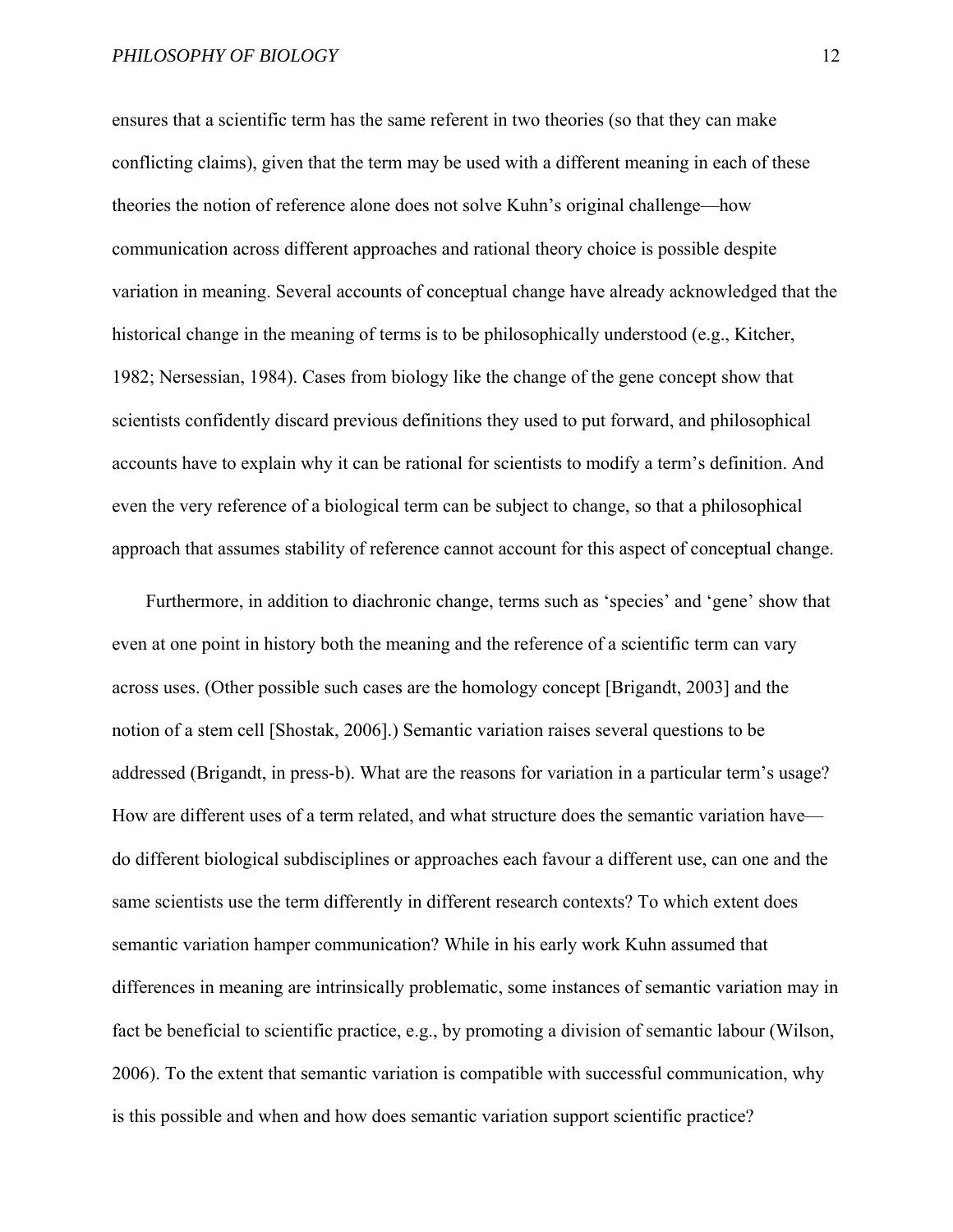# **Discovery and confirmation**

Accounts of confirmation in general philosophy of science typically attempt to advance a theory that is as universal as possible and covers all scientific fields and empirical domains. Assuming that confirmation in science is inductive, such a logic of induction describes the form of the confirmation relation between evidence statements and theory, abstracting away from the particular empirical content involved in a particular instance of confirmation—just like deductive logic determines whether premisses entail the conclusion in terms of the form but not of the content of the statements involved. However, recently the philosopher of physics John Norton (2003) pointed out that the search for formal schemata of inductive inference has proven largely futile. Reviewing different kinds of inductive schemes and their known flaws (such as inductive generalization, hypothetico-deductive accounts including error statistics, abduction, and Bayesianism), he concludes that there is a strong trade off between generality and inductive strength: schemas of induction that are of universal scope are either unreliable (conclusion is not supported by premisses in too many instances) or circular (and thus useless for the purposes of inductive as ampliative inference). His diagnosis is that we have been misled by deductive logic in thinking that there are universal schemes of inductive inference.

In contrast, Norton proposes what he calls a 'material theory' of induction, according to which induction is grounded not in universal schemas but rather in empirical matters of fact. To illustrate this with a simple example (of mine), formal accounts of analogical reasoning as a type of induction construe an inference from an object a having property P to object b having this property as justified in case objects <u>a</u> and <u>b</u> are similar in that they share properties  $Q_1, Q_2, ...$ Such a formal account has to acknowledge that the inductive inference  $\underline{Pa} \vdash \underline{Pb}$  is justified only insofar as the degree of similarity between objects a and b is significant and the properties  $Q_i$  are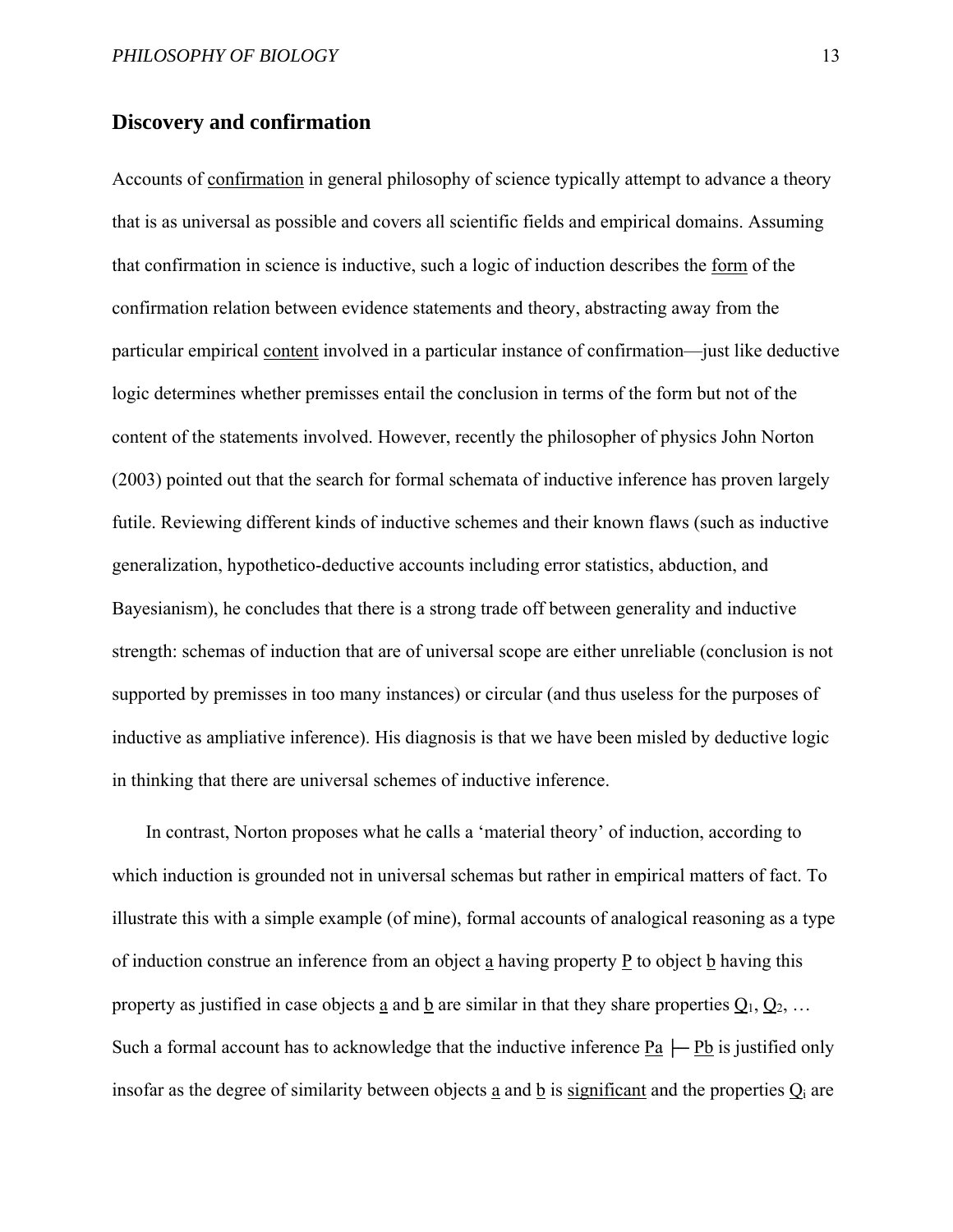relevant for the property  $\underline{P}$  to be projected (Salmon, 2002). However, what is relevant or significant crucially depends on features of the particular case, and thus the plausibility of the inference is essentially contingent on empirical information (matters of fact), while the inference's logical form is actually quite insignificant for its justification. On Norton's account, new empirical knowledge generates new inferential power (by providing additional matters of fact), but not by yielding novel abstract schemes of inference. As matters of fact relevant for an induction hold only in certain scientific domains, scientific induction is local. Individual instances of induction may be too domain-specific to be categorized together with other inductions under a general type of induction.

While Norton's proposal is motivated by unsuccessful attempts to put forward formal schemata of induction in general philosophy of science, recent philosophy of biology provides more direct support for the idea that confirmation in science is not based on universal schemes, but domain-restricted and contingent upon specific empirical content. For instance, Marcel Weber (2005, Ch. 4-5) offers a detailed discussion of confirmation in experimental biology. He scrutinizes the oxidative phosphorylation controversy, a debate in biochemistry that started in 1961 with two rival accounts but could not be settled until 1977. Weber rejects Bayesian confirmation theory, arguing that in this scientific case it would have made erroneous normative suggestions about theory acceptance. (On a Bayesian analysis the true biochemical theory should have been accepted too early—in 1966, at a point where the total evidence did not favour one hypothesis over the other.) Deborah Mayo's (1996) error-statistical theory aligns with experimental biology better than Bayesianism, as her approach does not assume that scientific inference solely consists of a confirmation relation between theory and evidence and it instead captures the piecemeal production of evidence and scientists' attempts to control for error. However, Weber argues that a statistical notion of error cannot apply to experimental biology, as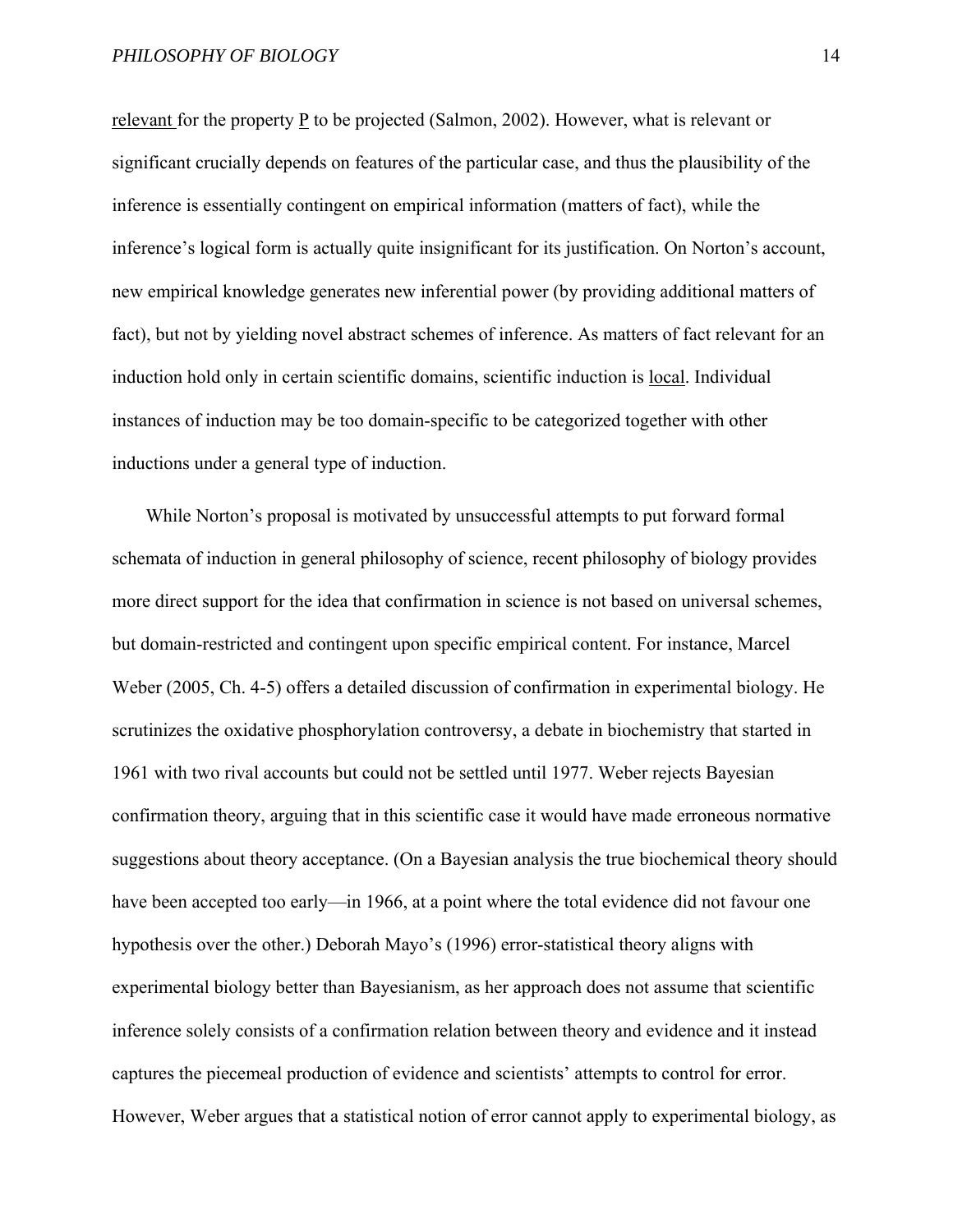#### *PHILOSOPHY OF BIOLOGY* 15

the relevant reference class for an experiment is unclear, so that no error frequencies can be assigned. Based on the practice of experimental biology, he concludes that epistemic norms used by biologists are not universal rules (as in Bayesianism and error statistics), but domain-specific, empirical considerations. In the context of evolutionary biology, Elliott Sober (2008) argues for a pluralism about scientific inference, where different inference methods are appropriate in different situations. He emphasizes that scientific inference methods are not a priori and valid for every case, but presuppose specific empirical assumptions and thus are legitimate only in a certain range of empirical cases.

A similar picture applies to discovery in biology. Originally, philosophy of science growing out of logical positivism—did not view scientific discovery as a philosophical issue at all. Back then the distinction between the context of discovery and the context of justification was such construed that while scientists may come up with hypotheses by any possible means (including non-rational psychological processes), the subsequent justification of a hypothesis always has to follow standards of rationality. Consequently, only confirmation was viewed as a subject for philosophy, while the process of discovery may be studied by psychology or sociology. Due to more recent developments in philosophy of science such as the New Experimentalism movement (Hacking, 1983) and naturalism, discovery in experimental and theoretical science is nowadays viewed as a rational process—in the sense that scientists use reasoning strategies and discovery heuristics that are reliable at yielding plausible hypotheses, or at least more likely to yield to fruitful hypotheses than other strategies (Nickles, 1980; Wimsatt, 2007). Thus, discovery is in need of philosophical analysis.

However, given the traditional philosophical ideal according to which rationality consists in formal logic and the use of universal principles, early accounts of discovery in biology have followed this philosophical model. For instance, Ken Schaffner (1974) initially argued that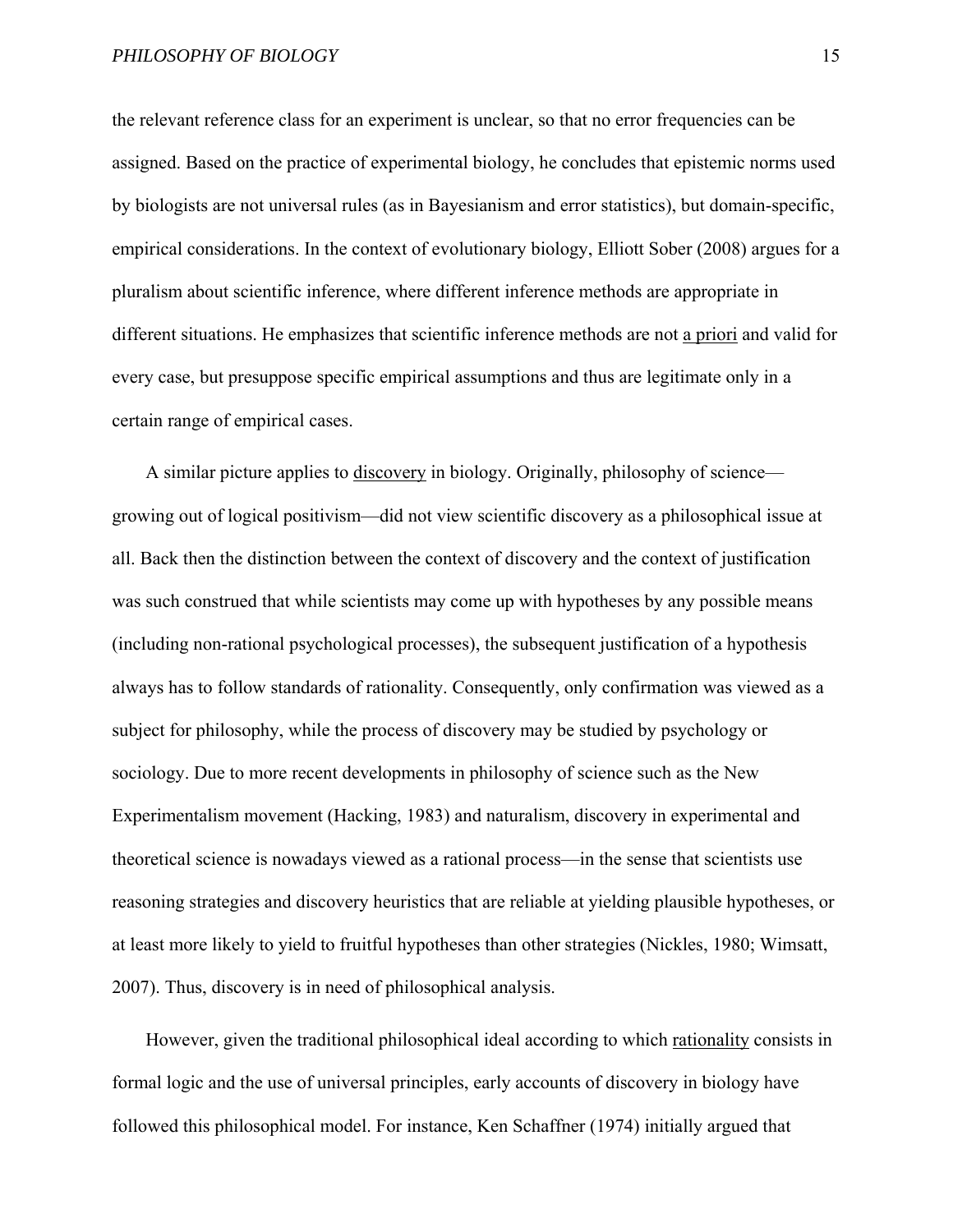discovery (just like justification) is reasoning using deductive logic, though he himself came to abandon this idea. In his reanalysis of the biological case addressed by Schaffner (the lac operon model of gene regulation), Weber (2005, Ch. 3) argues that this instance of discovery involved a variety of analogical reasoning, in a form that is prohibited in the context of justification. Another prominent account of discovery in biology was put forward by Lindley Darden (1991) in the context of Mendelian genetics. Her account is influenced by artificial intelligence modelling, and she lays out a set of general strategies of discovery. She acknowledges that it is historically impossible to tell whether these strategies have actually been used, but argues that they could have been used to arrive at the hypotheses put forward in the history of Mendelian genetics. However, Weber (2005) rightly objects that this does not settle one important philosophical issue—whether general and domain-unspecific rules actually are or have been used by scientists in instances of discovery. Based on his study of experimental biology, Weber is sceptical about this, and prefers the interpretation that reasoning in discovery involves strategies that are limited to certain domains and cannot be universal as they are based on specific empirical considerations.

In sum, many accounts of discovery and confirmation in general philosophy of science have focussed on formal rules of inference, which by abstracting away from particular empirical content apply to any scientific field and domain. But "to show that a kind of reasoning can be rational … is not the same as showing that it employs general rules or procedures" (Weber, 2005, p. 86). A look at biological practice suggests that scientists' reasoning in discovery and confirmation is contingent upon empirical content specific to a particular case and thereby conforms at best to local and domain-specific principles. This is not to say that a philosophical study of confirmation or discovery is impossible. While overarching philosophical theories may be of limited use, more insightful studies reveal the particular scientific principles and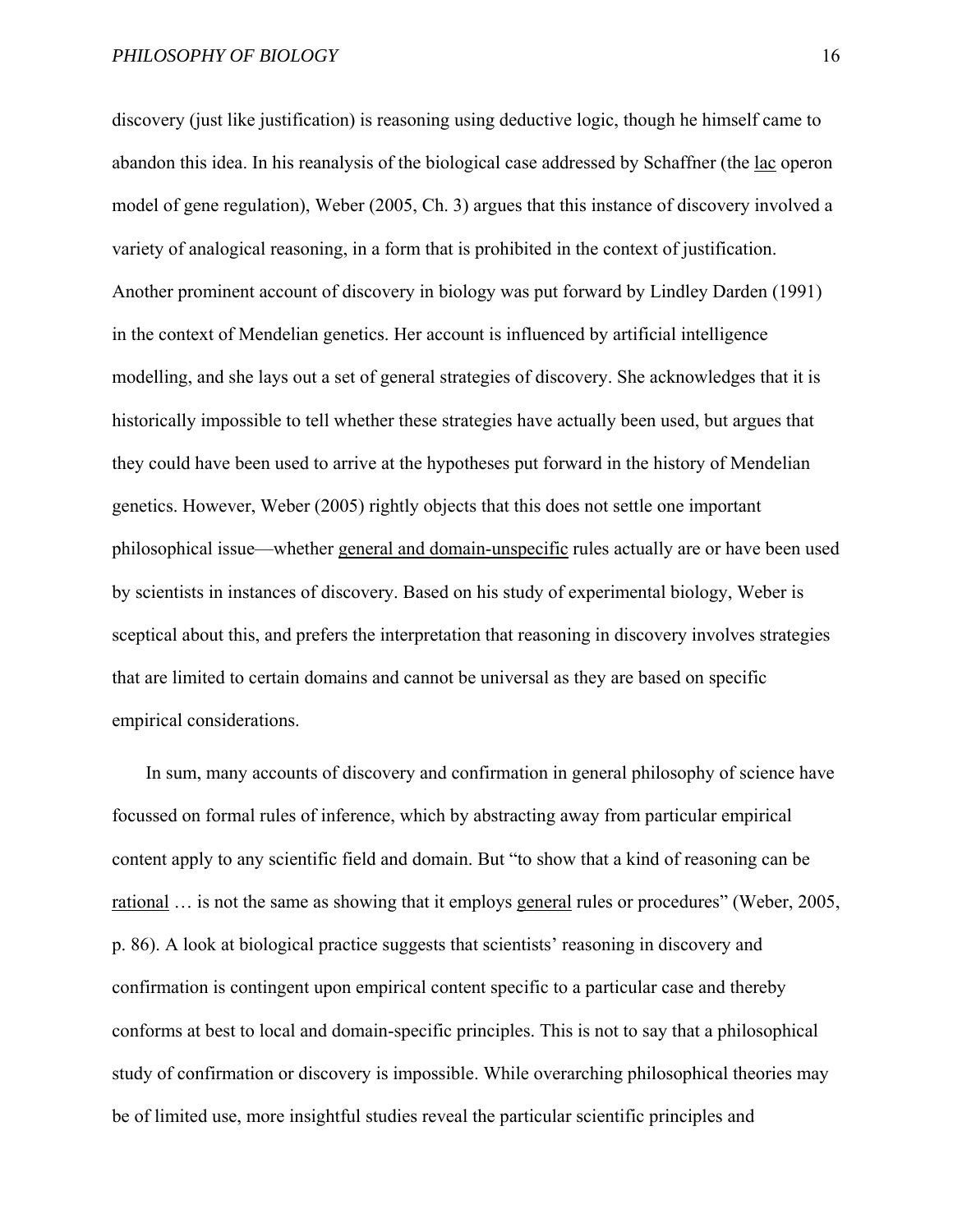considerations used in certain cases, highlighting the concrete empirical content (in addition to formal structure) that justifies the effectiveness and rationality of this kind of reasoning in the respective empirical domain. This aligns to a large extent with the practice of contemporary philosophy of biology. Philosophers of biology rarely address 'confirmation' and 'discovery' in a direct fashion—at least they often do not phrase their studies in these terms from general philosophy of science. But their many case studies and discussions pertaining to biological issues shed light on scientific method and reasoning as used in different parts of biology.

# **Explanation and reduction**

Just like the precise nature of discovery and confirmation in biology can vary with the empirical domain, biological explanations can take different shapes in different cases and what counts as an adequate explanation depends on empirical considerations tied to a particular case. Different accounts of explanation have been put forward in general philosophy of science. The deductivenomological model assumes that an explanation is a logical deduction from law statements, which presupposes that a certain scientific discipline contains laws in the first place (Hempel and Oppenheim, 1948). Statistical relevance models argue that explanations are not logical arguments at all (neither deductive nor inductive), and take instead statistical relevance relations among quantitative variables to be explanatory (Salmon, 1971). Causal-mechanistic models contend that explanations exhibit causal structures as they occur in physical processes (Salmon, 1984) or biological mechanisms (Machamer et al., 2000). While sometimes these accounts have been seen as rival approaches, at least from the point of view of many philosophers of biology there is no need to choose one of them as the correct theory of explanation. For different such types of explanations occur in different parts of biology, and can even be used in one discipline.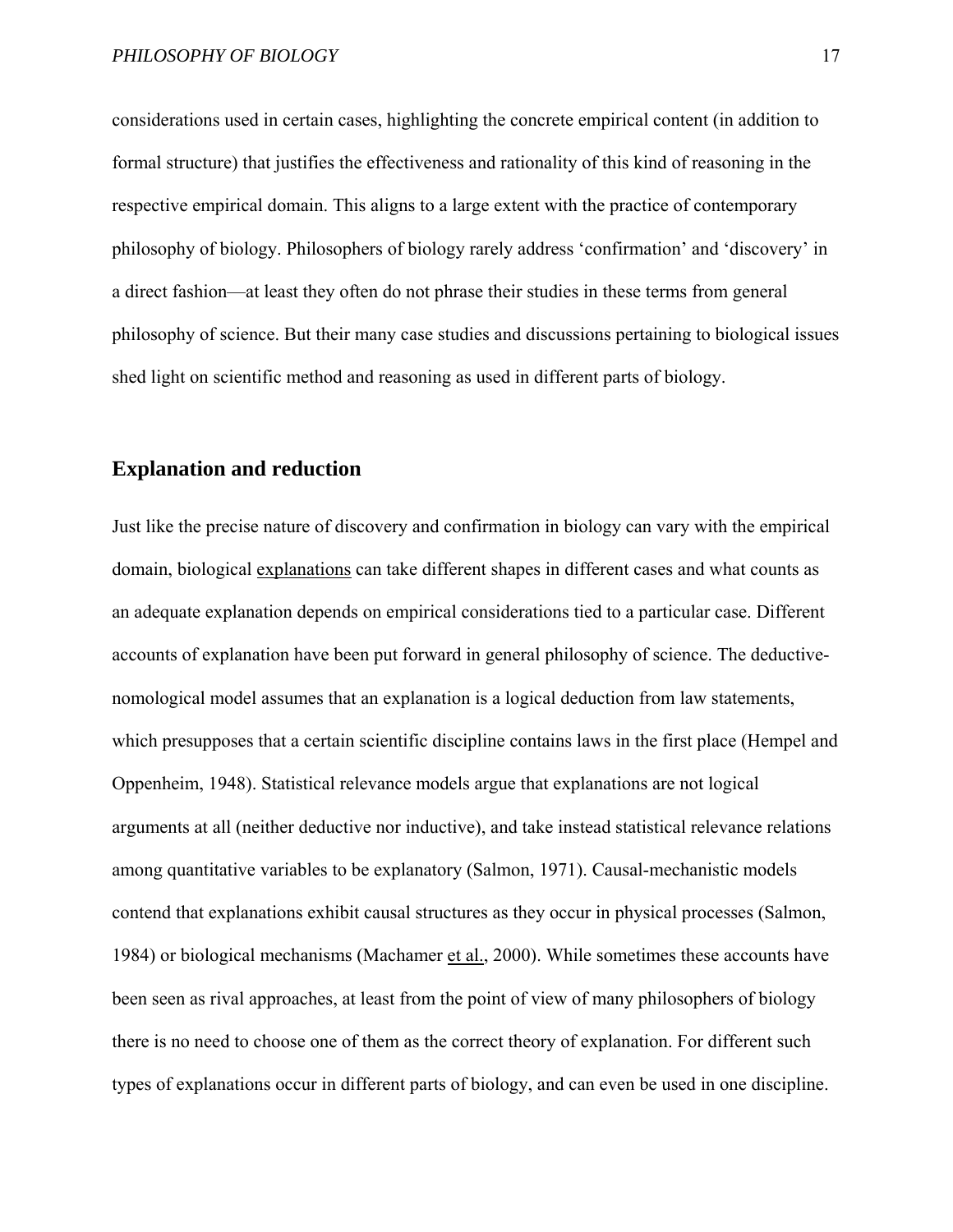#### *PHILOSOPHY OF BIOLOGY* 18

For instance, explanations in evolutionary biology often combine quantitative models (in line with deductive-nomological, unification, or possibly statistical relevance accounts) with their application to concrete populations that exhibit the material features accounting e.g. for fitness differences (in line with causal-mechanistic models). Furthermore, following the logical positivist ideal, early accounts attempted to capture what a good explanation is in purely formal terms, so that for instance the deductive-nomological approach had to offer a syntactic construal of when a statement is a law of nature (attempts to do so failed). In contrast, what makes a particular explanation in biology a scientifically acceptable explanation is likely to depend on empirical considerations that cannot be characterized in a formal-syntactic fashion.

A related philosophical issue is reduction. In the philosophy of mind, accounts of reduction have centred on ontological issues (emergence, supervenience, how to construe physicalism). In contrast, while taking some notion of ontological reduction for granted (e.g. that every particular biological system is constituted by nothing but molecules and their interactions), the reductionism debate in philosophy of biology has turned on epistemological and methodological issues. In a nutshell, epistemic reduction is that idea the knowledge about one scientific domain (typically about higher level processes) can be reduced to another body of scientific knowledge (typically concerning a lower level). This broad idea can be spelled out in different (stronger and weaker) ways, so that the reductionism debate concerned not only the question of whether reduction is possible, but which notion of reduction is the appropriate one for biology—leading to a diversity of philosophical accounts of reduction.

One basic notion of reduction is theory reduction. Originally developed by Ernest Nagel (1961) as a general framework for science, it is the idea that one theory (construed as a formal system) can be logically deduced from a more fundamental theory. Inspired by the rise of molecular biology, Ken Schaffner (1976) applied it to biology by claiming that the theory of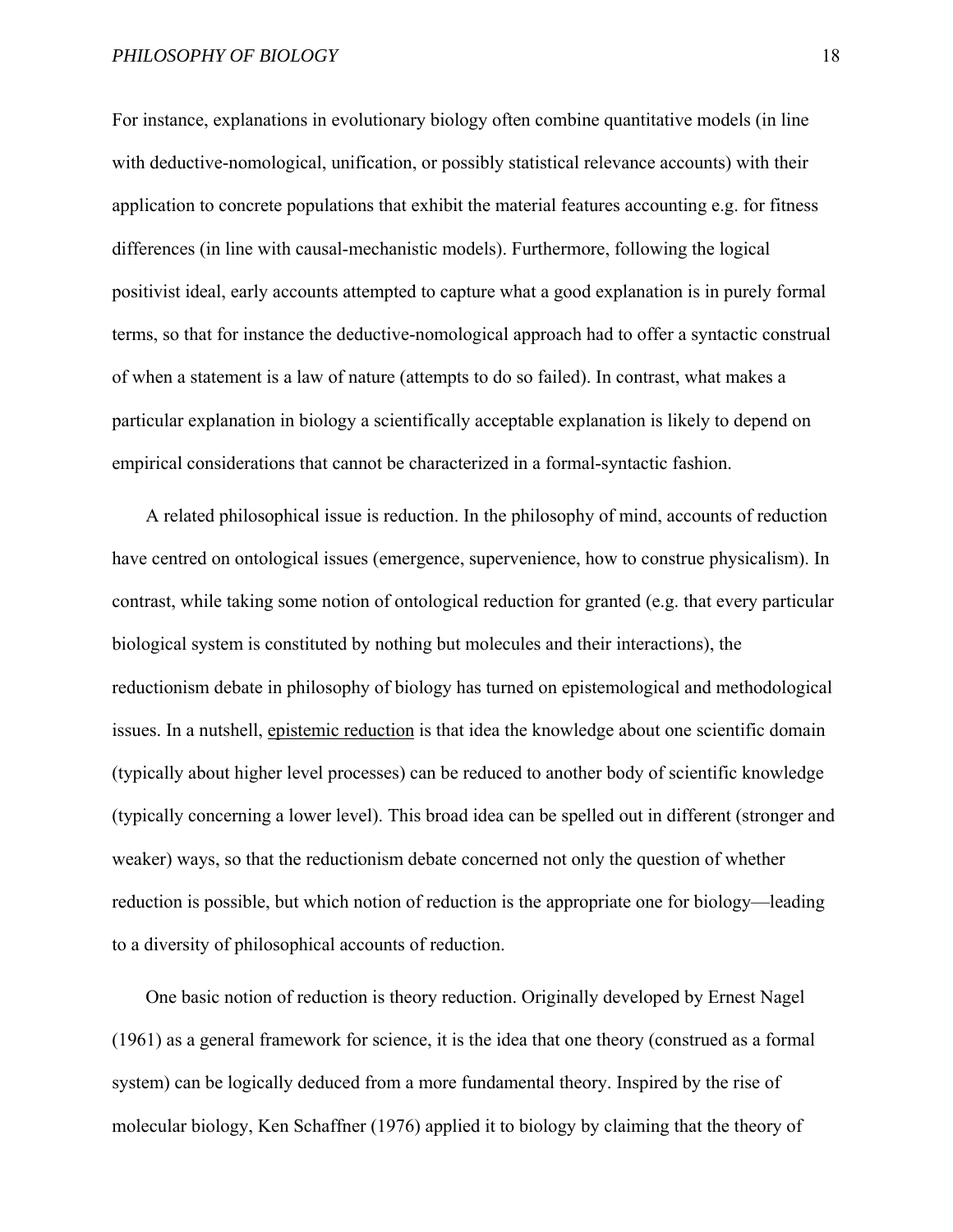classical genetics can deduced from the theory of biochemistry. However, the notion of theory reduction was immediately criticized (Hull, 1976; Kitcher, 1984a). The proponents of theory reduction acknowledged that a reduction of classical genetics to molecular biology has not been achieved yet (and that theory reduction is not an aim of scientists), while arguing that theory reduction is in principle possible. Yet the critics wondered why such a notion of reduction is relevant for understanding biological research in practice, including reductionistic methods and explanations (Wimsatt, 2007). As a result, the notion of theory reduction was largely abandoned in favour of another class of models, which may be called accounts of explanatory reduction (Brigandt and Love, 2008). There are different such models, but they differ from the earlier approach (which assumes that whole theories are reduced) by assuming that generalizations of varying scope, mechanisms, or even individual facts are the features reductively explained. A reductive explanation need not be a logical deduction from a theory containing laws; and while it proceeds by explaining a complex whole in terms of its (lower-level) parts, the explanans need not exclusively contain terms referring to lower-level entities (in contrast to the logical premisses in theory reduction consisting of statements of the reducing theory only). Due to these differences, models of explanatory reduction are much better able to capture the piecemeal nature of research progress and explanation in molecular biology. Furthermore, an individual philosopher may be inclined to focus on one notion of reduction and use it as an overarching model of 'reduction in biology'. However, when biologists discuss the possibility or impossibility of reductions they typically mean very specific explanatory or methodological issues about their particular empirical cases, so that 'reduction' as used across different research contexts may express different scientifically relevant claims.

Many arguments against epistemic reduction fall into one of two categories (Brigandt and Love, 2008). One type of consideration is that the effects of a biological system, especially of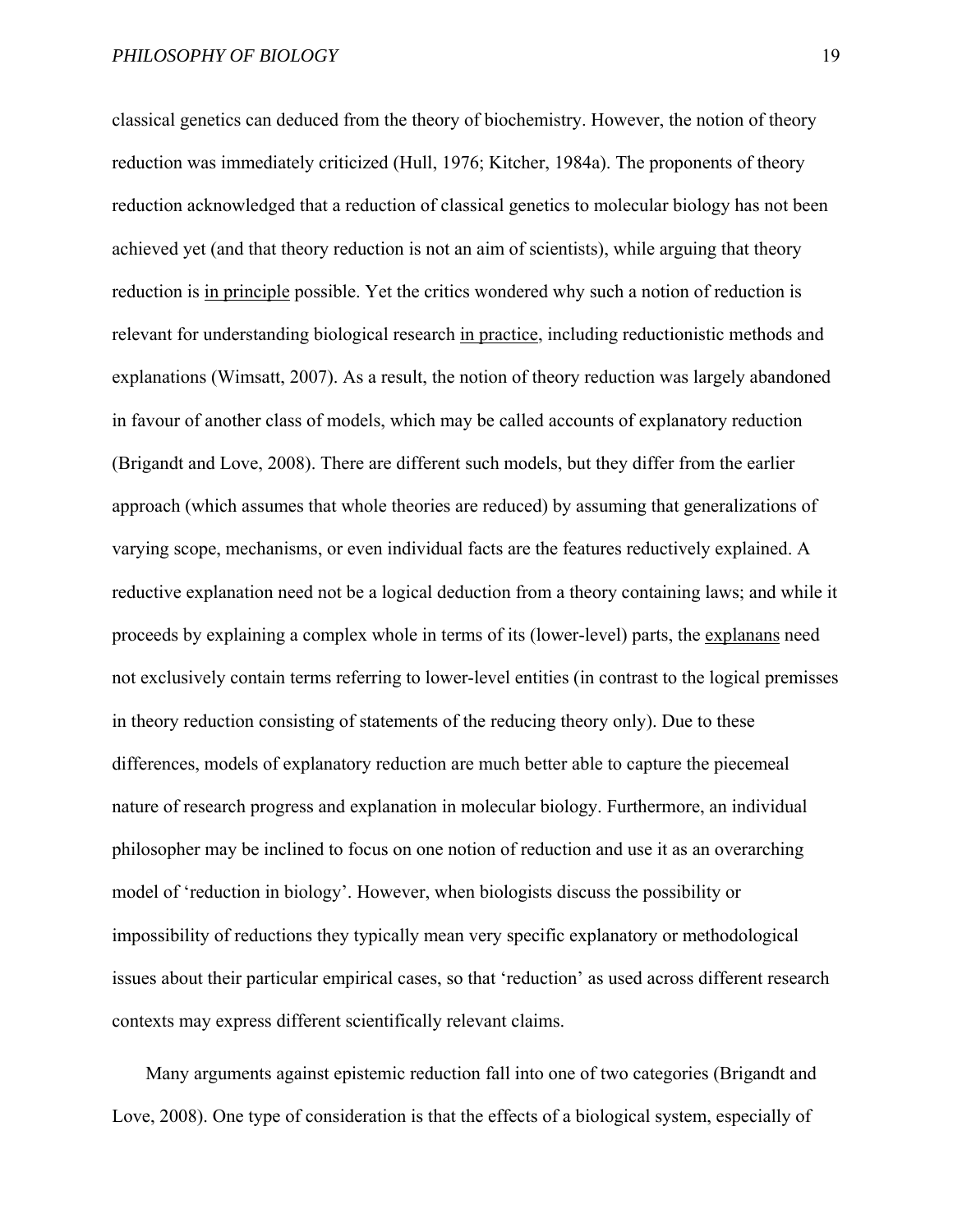lower-level molecular processes, depends on the overall biological context in which it occurs. One molecular kind can correspond to many higher levels kinds, if this molecular kind is part of different overall systems. As a result, reductions must usually be able take the context of and relations among molecular entities and processes into account. The second argument proceeds from the fact that many molecular kinds correspond to one higher level kinds, due to the fact that a higher level biological structure or process can be instantiated by different kinds of molecular processes (in line with multiple realization arguments known from the philosophy of mind). As a result, explanations in terms of such higher level kinds can have a higher generality (encompassing several different lower level accounts) or point to causally more robust features (picking out entities that are stable across time while their underlying molecular constitution changes). These arguments are effective against accounts of theory reduction, and possibly also against some models of explanatory reduction. In addition to developing alternative notions of reduction, the rejection of theory reduction led many philosophers of biology to endorse pluralism, i.e., the idea that biology needs a diversity of methods, models, and modes of theoretical reasoning (Mitchell, 2003). Sometimes this was phrased in a bold anti-reductionist stance as an argument for the disunity of biology (Dupré, 1993; Rosenberg, 1994).

Theory reduction as a model assuming the reduction of various biological fields to one theory does not do justice to the diversity of different biological approaches. At the same time, the mere endorsement of pluralism or a disunity of science fails to study the intellectual relations that exist across disciplines. For this reason, arguably the most promising philosophical approaches in the last few decades concern the coordination and integration of different concepts, models, and explanations. For instance, Lindley Darden and Nancy Maull (1977) developed a model (of 'non-reductive unification', as they put it) that argues that integration proceeds by two fields coming to be linked by so-called interfield theories. For example, the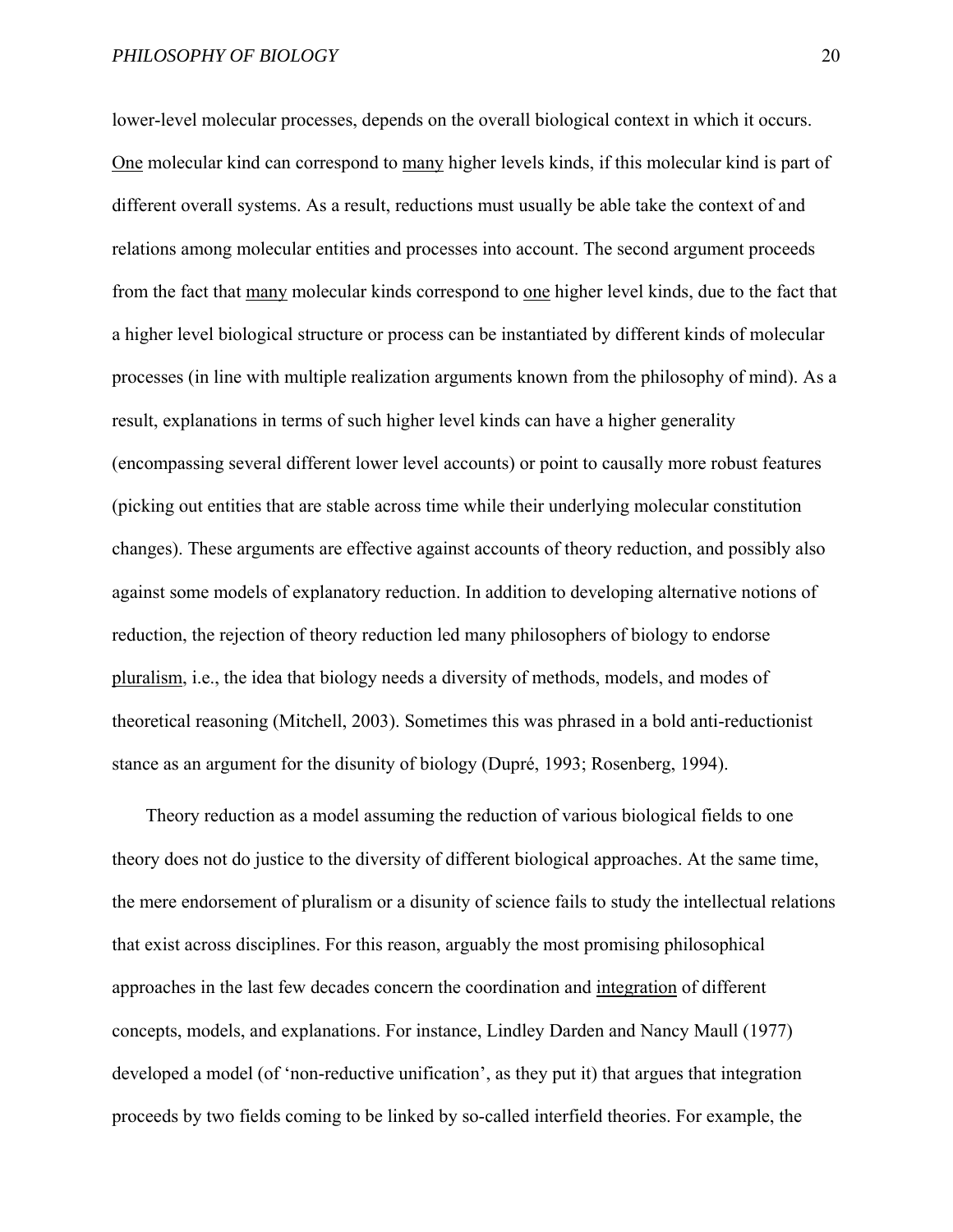chromosome theory of inheritance is an interfield theory that in the early  $20<sup>th</sup>$  century came to connect Mendelian genetics (the study of phenotypic inheritance across generations) and cytology (the study of the material contents of cells). This was a non-reductive integration because neither did genetics reduce cytology, nor did cytology reduce genetics. In contrast to the possibility of unification in virtue of several theories reducing to a new, more fundamental theory, an interfield theory connects theories without reducing them.

Philosophical studies on integration in biology have often been conducted in the context of molecular, cellular, and experimental biology, with related attention to disciplinary change and institutional factors (Bechtel, 1986). Accounts of biological mechanisms in these biological domains have shown that mechanistic explanations often appeal to entities on several levels of biological organization at the same time (Craver, 2005; Darden, 2005). In a similar vein, the units of selection debate in evolutionary biology led to some agreement that units of selection can be found on different levels, so that there is no single level that would a priori be the most fundamental one in evolutionary explanations, but in each case it is an empirical question at which level(s) selection takes place (Brandon, 1988). Studies of the emerging integration of evolutionary biology and developmental biology suggest the epistemological importance of problems addressed by biologists (Love, 2008). A complex scientific problem such as the explanation of the evolutionary origin of novel structures necessitates the integration of different ideas and approaches. Apart from motivating integration, a problem also structures integration by determining which disciplines, methods, concepts, and models are to be integrated. Integration (or unification) is not a regulative ideal or aim in itself for biologists, but may be needed to solve a particular biological problem (Brigandt, in press-a).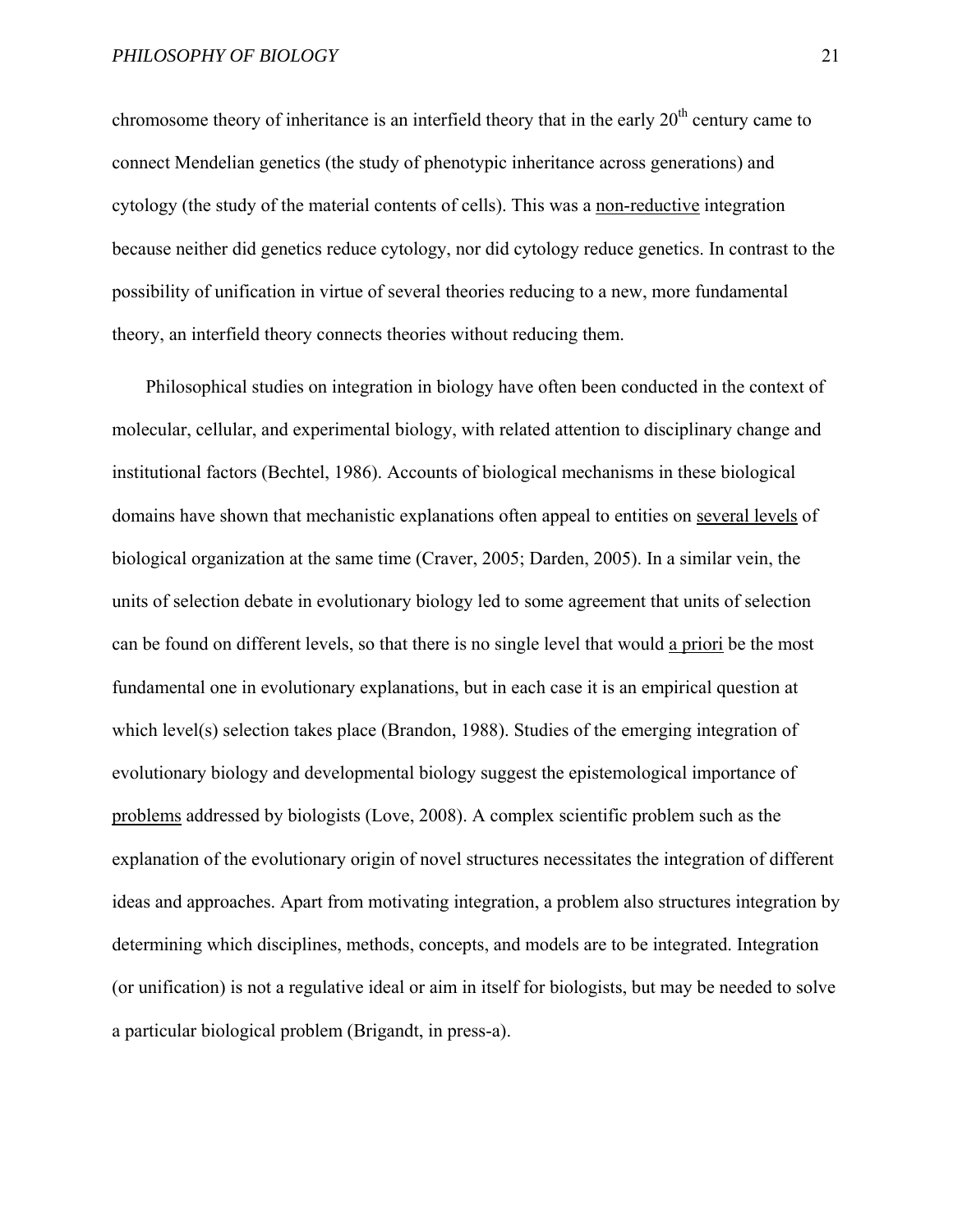# **Naturalism**

Naturalism is a characteristic feature of contemporary philosophy of science, and even major strands of philosophy in general. Yet 'naturalism' as used by different philosophers can denote different ideas (Papineau, 2009). It can express certain metaphysical tenets, such as the commitment to a purely physicalist ontology or the idea that humans (including their intellectual and moral capacities) are a part of nature as well. A methodological variety of naturalism is particularly germane to the practice of philosophy of biology (Wimsatt, 2007). Here the idea is first that given philosophy of science's task to understand science and its success, philosophical accounts have to do justice to and reflect actual science. Second, the practice of philosophy of science is continuous with scientific practice, and empirical methods of science can be useful tools for philosophers in their attempts to form philosophical notions. This was illustrated by several themes from this chapter's earlier sections. Given the plurality of kinds of explanation used in biology and the fact that 'reduction' as used by biologists expresses different specific commitments in different contexts, naturalistic philosophy has to capture this diversity. If biologists' reasoning involved in discovery and confirmation is dependent on empirical considerations and the particular shape of discovery and confirmation (and what makes it justified) can vary across biological domains, philosophical accounts of discovery and confirmation must accommodate this. In the case of conceptual change, sometimes the notion of reference and the existence of stable reference across theoretical change were considered a satisfactory reply to the incommensurability challenge. While some discussions in general philosophy of science have taken place under these assumptions and within these limits, we saw that the notion of reference alone does not explain how rational theory choice is possible in the face of meaning differences, and that the reference of biological terms can be far from stable, prompting the need to philosophically address this.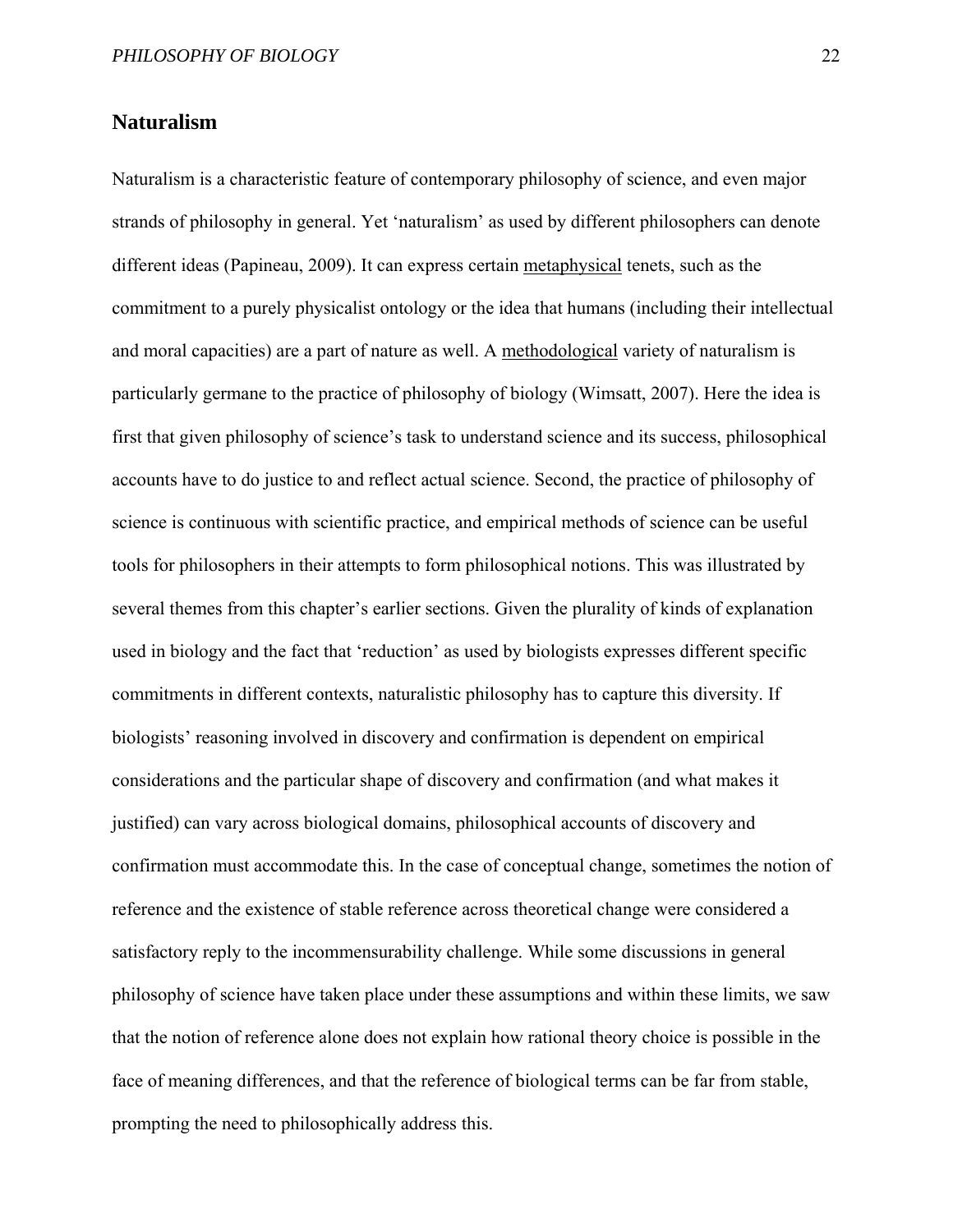In philosophy as a whole, concepts are often put forward and debated by the use of intuitions. Various possible scenarios are considered and it is determined whether the concept applies to a scenario (according to one's intuitions). However, the practice of philosophers of biology suggests that a more fruitful approach is to view philosophical concepts as technical terms that—just like scientific terms—are introduced for certain theoretical tasks. Any philosophical account is to be defended in terms of its fruitfulness and adequacy of performing this task (an a posteriori question), rather than conforming to a priori intuitions. For instance, according to widespread intuitions, the identity of a natural kind is determined by an internal essence. Yet an actual justification for the traditional notion of a natural kind is that it captures features of physical and chemical kinds and how they figure in scientific explanation (which can in principle be empirically contested). A novel notion of natural kinds such as the notion of homeostatic property clusters is needed to the extent that it is necessary to deal with biological kinds. Above I indicated that different notions and models of epistemic reduction have been put forward. It is not sufficient to simply motivate one definition of 'reduction' and then argue that classical genetics can be (or cannot be) reduced to molecular biology on this definition, but the philosophical relevance of this notion of reduction has to be defended, which also involves reference to scientific practice. Indeed, the notion of theory reduction (defended by the mere in principle possibility of theory reduction) was challenged for failing to shed light on reductionistic research in practice.

To give another example, metaphysicians have attempted to analyze the concept of causation. Any such definition of 'cause' is subject to counterexamples (i.e., a scenario that intuitively is an instance of x causing y but not according to the definition, or vice versa). This has led to philosophical debates, where the method of conceptual analysis by intuitions does not even suggest how such a controversy can be settled. On a naturalistic approach, in contrast, a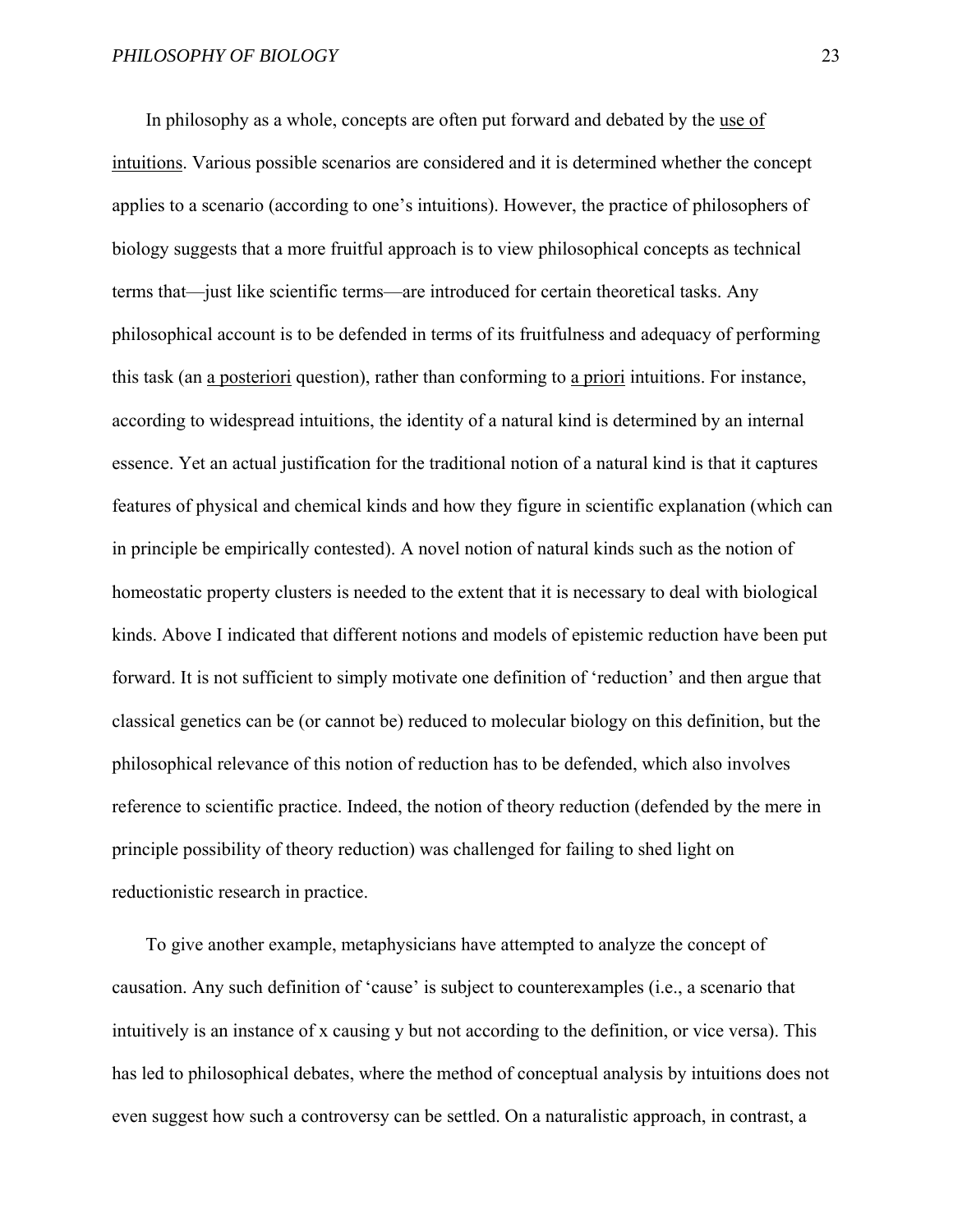look at physics shows that the term 'cause' is not used there at all, suggesting that different terms altogether may be more suitable to philosophically understand the properties of physical systems and how they make explanations possible. The notion of causation is used in biology (and the social sciences), but causal talk there can be diverse, so that a philosophical account of causation and causal explanation in biology has to capture this and cannot assume that a simple definition of 'cause' in terms of necessary and sufficient conditions will be adequate to understand explanatory practice.

In philosophy of mind and several other fields, providing a naturalistic account is often understood as giving a reductive definition of a philosophical concept in terms of an alleged 'scientific' vocabulary. For instance, the aim is to offer a naturalistic reduction of semantic and intentional notions (e.g., 'reference', 'meaning', 'mental representation'), in particular to reduce the normativity associated with correct vs. incorrect representation. (Some such attempts are causal theories of reference, teleosemantic accounts of representation, or Fodor's asymmetric dependency account of representation.) However, such a naturalistic vocabulary is somewhat of a philosopher's fiction. For as we saw in the section on 'Explanation and reduction', scientists use concepts referring to entities on many levels of organization and do not attempt to reductively define their concepts in terms of the vocabulary of a particular field such as molecular biology. Biologists provide reductive explanations only when it is empirically beneficial to do so. As a result, a methodologically naturalistic approach in philosophy of science—attempting to do philosophy in analogy to scientific practice—is not committed to settle a priori on a specific vocabulary and attempt to reduce philosophical concepts to it. (To mention another way of using biological practice as a guideline for philosophical method, Burian et al. [1996] argue that there is probably no unique philosophical account of meaning and reference. Just like biological concepts are often used in varying ways—with there being several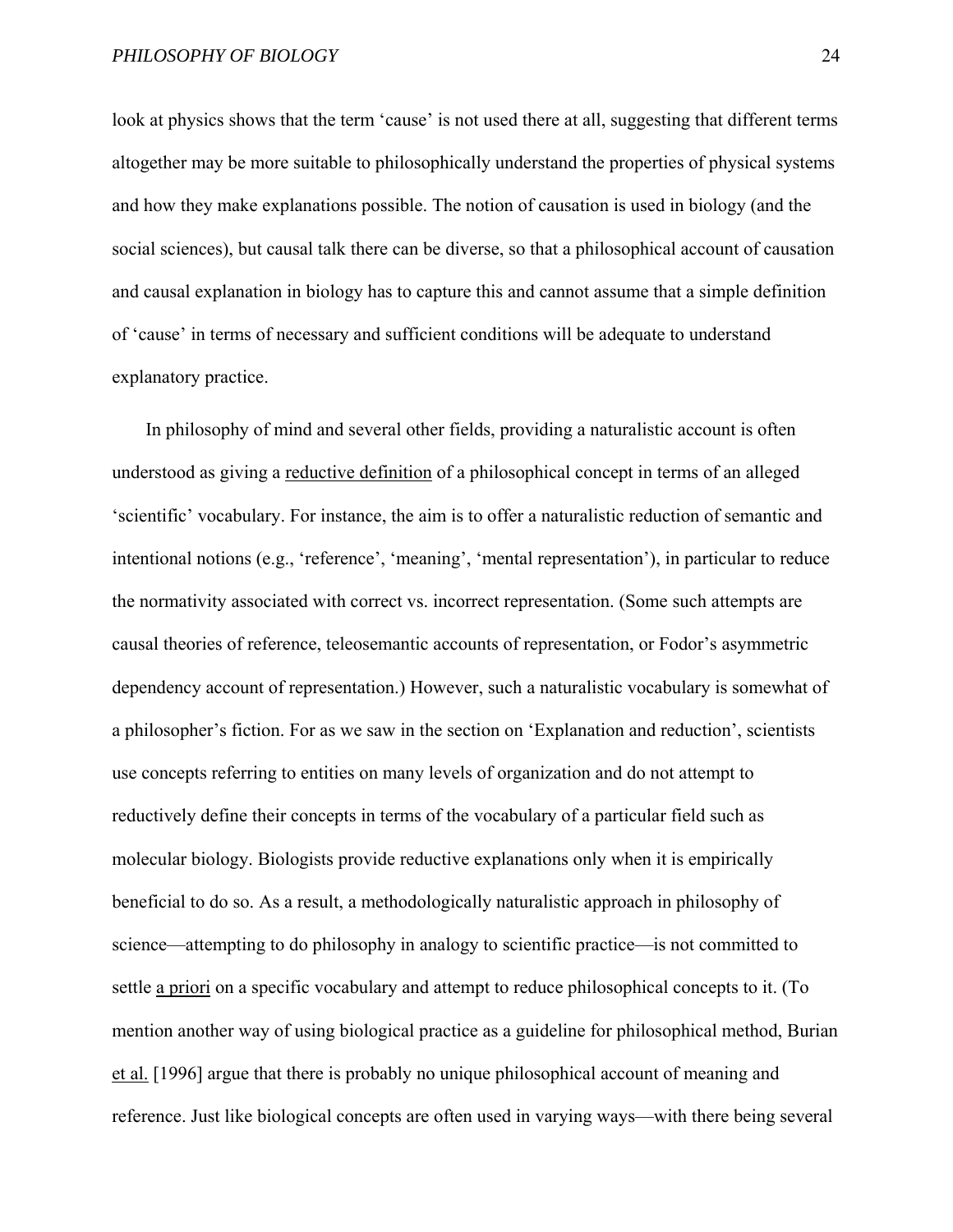gene concepts—philosophical concepts require local analyses and are best employed in different versions for different purposes.)

When philosophers talk about 'explanation' (e.g. 'explaining reference'), they often mean a definition of a philosophical term by means of necessary and sufficient conditions. Explanation in biology (e.g. 'explaining life') involves something different. Biologists do not aim at giving a definition of life. Instead, the aim is to gain partial but ever increasing insights into the causal workings of various life processes. Likewise, naturalistic philosophy of science is not so much concerned with defining 'knows that p' in terms of necessary and sufficient conditions, but to understand the various aspects of knowledge production. This includes empirical issues such as the cognitive factors involved in belief formation. Various social aspects of the organization of scientific research are a major reason for the success of modern science, so that many philosophers of biology pay attention to the sociology of science and history of science (Hull, 1988; Downes, 1993). This use of social and other empirical factors is not inconsistent with philosophy of science dealing with normative concerns such as the rationality of discovery and the justified endorsement of theories, as certain social factors can be precisely those that underlie the rational and effective generation of knowledge (Longino, 2002). Ron Giere (1988) assumes that naturalistic philosophy of science consists in an empirical-descriptive approach, but cannot be concerned with normative considerations. However, biologists freely use normative notions, for instance when talking about proper method, adequate representations, justified hypotheses, relevant problems, and the proper intellectual aims of their discipline. In a similar vein, naturalistic philosophers may arguably engage in normative considerations in their subject matter, the study of science (Laudan, 1990). Just like biologists fruitfully study the causal interactions of entities on several levels of organization, the aim for philosophers of science should be to shed light on the relations among phenomena referred to by philosophical (including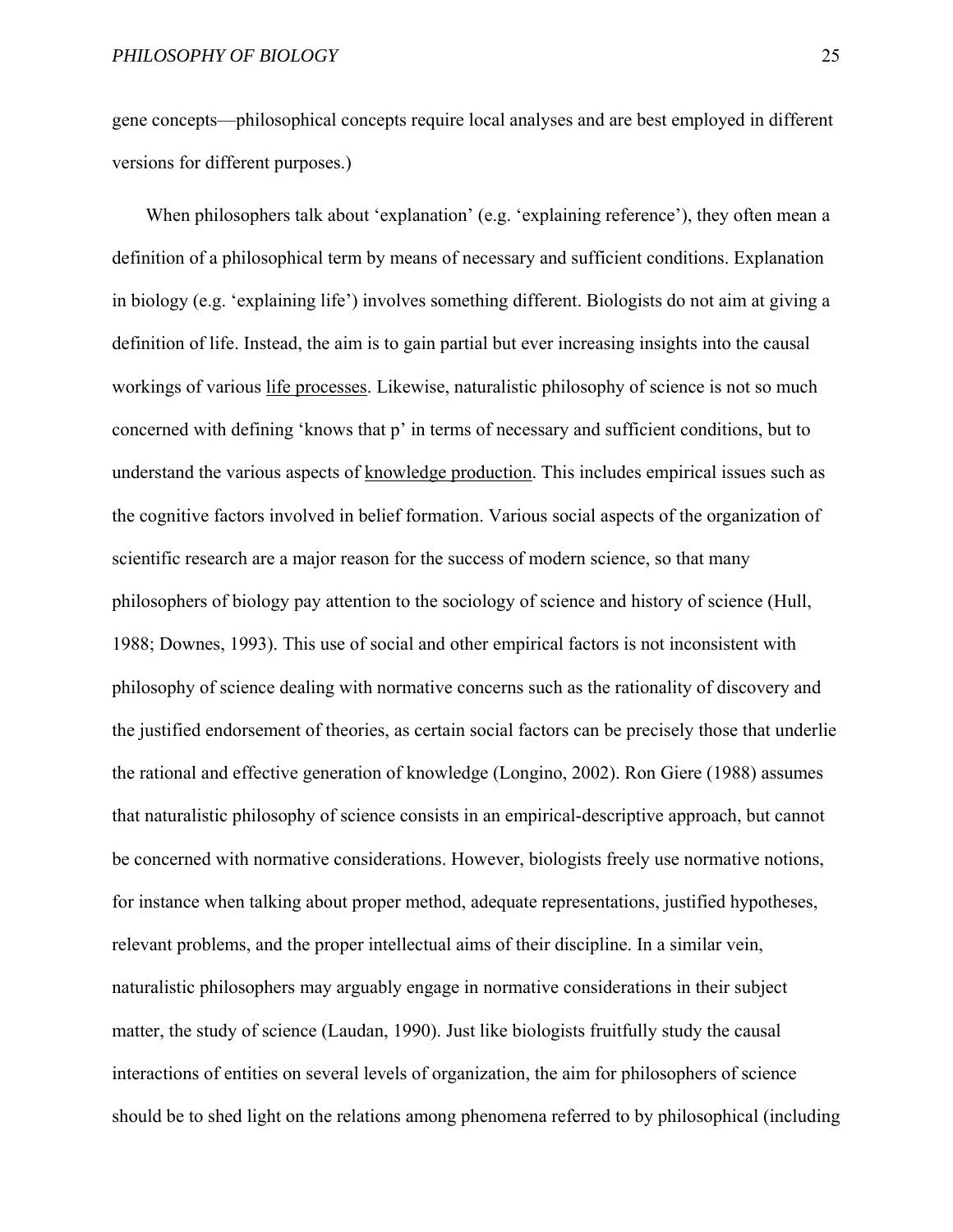normative) concepts and the phenomena studied by the cognitive, natural and social sciences. Rather than being reduced or eliminated, normativity is thereby one out of many factors. Due to its methodological construal of naturalism and its interaction with biologists, historians, and sociologists, philosophy of biology has become an interdisciplinary approach.

# **Acknowledgements**

I am indebted to Marc Ereshefsky, Alan Love, and Steven French for comments on a draft of this essay. I thank Steven French and Juha Saatsi for the invitation to contribute to this volume. The work on this essay was funded with Standard Research Grant 410-2008-0400 by the Social Sciences and Humanities Research Council of Canada.

# **References**

- Beatty, J. (1986), 'Speaking of Species: Darwin's Strategy', in D. Kohn (ed), Darwin's Heritage: A Centennial Retrospect. Princeton: Princeton University Press, pp. 265-83.
- Bechtel, W. (1986), 'Integrating sciences by creating new disciplines: the case of cell biology'. Biology and Philosophy, 8, 277-99.
- Beurton, P. J., Falk, R. and Rheinberger, H.-J. (eds) (2000), The Concept of the Gene in Development and Evolution. Cambridge: Cambridge University Press.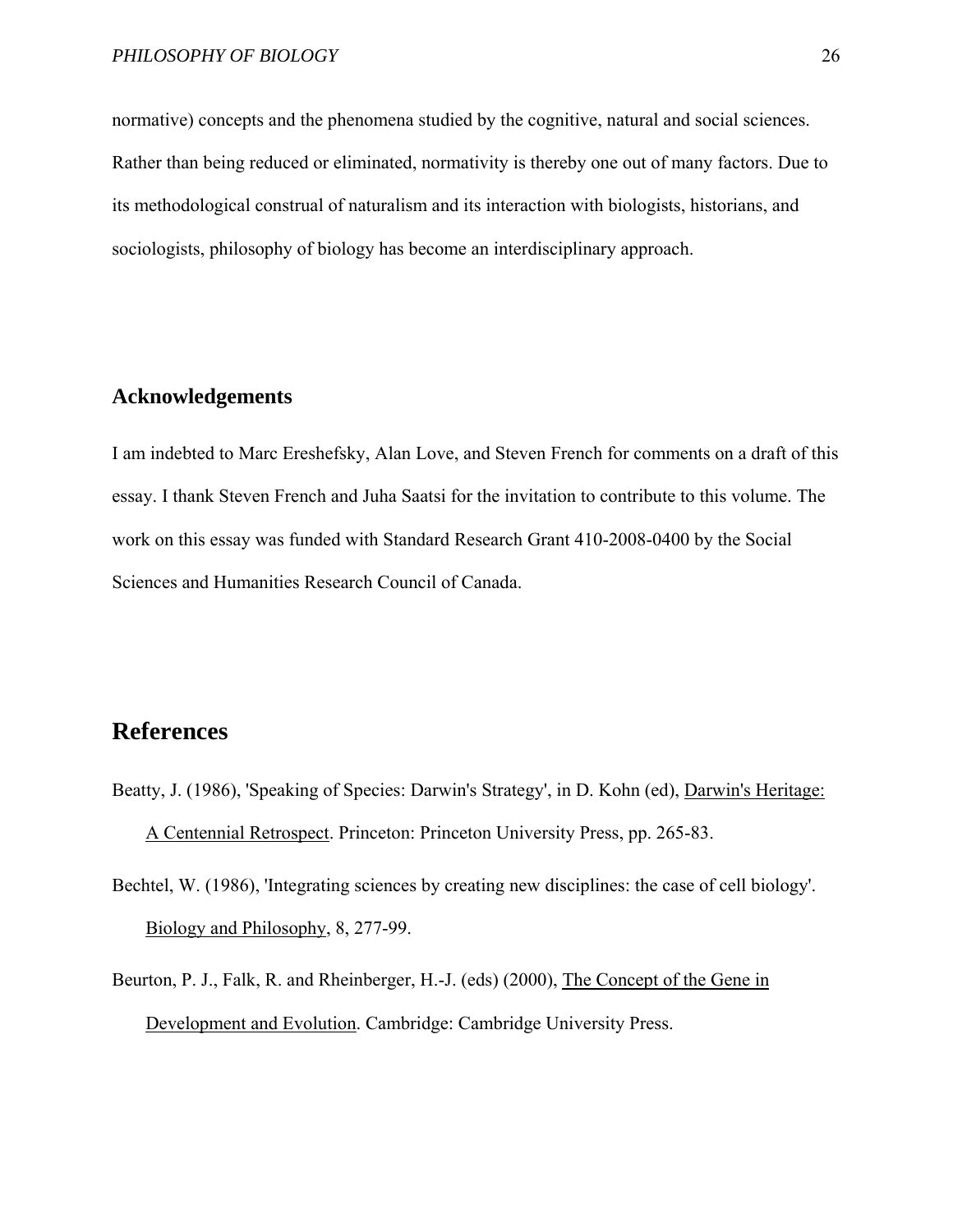- Bird, A. and Tobin, E. (2009), 'Natural Kinds', in E. N. Zalta (ed), The Stanford Encyclopedia of Philosophy (Spring 2009 Edition). http://plato.stanford.edu/archives/spr2009/entries/naturalkinds
- Boyd, R. (1999), 'Homeostasis, Species, and Higher Taxa', in R. A. Wilson (ed), Species: New Interdisciplinary Essays. Cambridge, MA: MIT Press, pp. 141-85.
- Brandon, R. N. (1988), 'The levels of selection: a hierarchy of interactors', in H. Plotkin (ed), The Role of Behavior in Evolution. Cambridge, MA: MIT Press, pp. 51-71.
- Brigandt, I. (2003), 'Homology in comparative, molecular, and evolutionary developmental biology: the radiation of a concept'. Journal of Experimental Zoology (Molecular and Developmental Evolution), 299B, 9-17.
- Brigandt, I. (2009), 'Natural kinds in evolution and systematics: metaphysical and epistemological considerations'. Acta Biotheoretica, 57, 77-97.
- Brigandt, I. (in press-a), 'Beyond reduction and pluralism: toward an epistemology of explanatory integration in biology'. Erkenntnis.
- Brigandt, I. (in press-b), 'The epistemic goal of a concept: accounting for the rationality of semantic change and variation'. Synthese.
- Brigandt, I. and Love, A. C. (2008), 'Reductionism in Biology', in E. N. Zalta (ed), The Stanford Encyclopedia of Philosophy (Fall 2008 Edition).

http://plato.stanford.edu/archives/fall2008/entries/reduction-biology

Burian, R. M., Richardson, R. C. and van der Steen, W. J. (1996), 'Against generality: meaning in genetics and philosophy'. Studies in History and Philosophy of Science, 27, 1-29.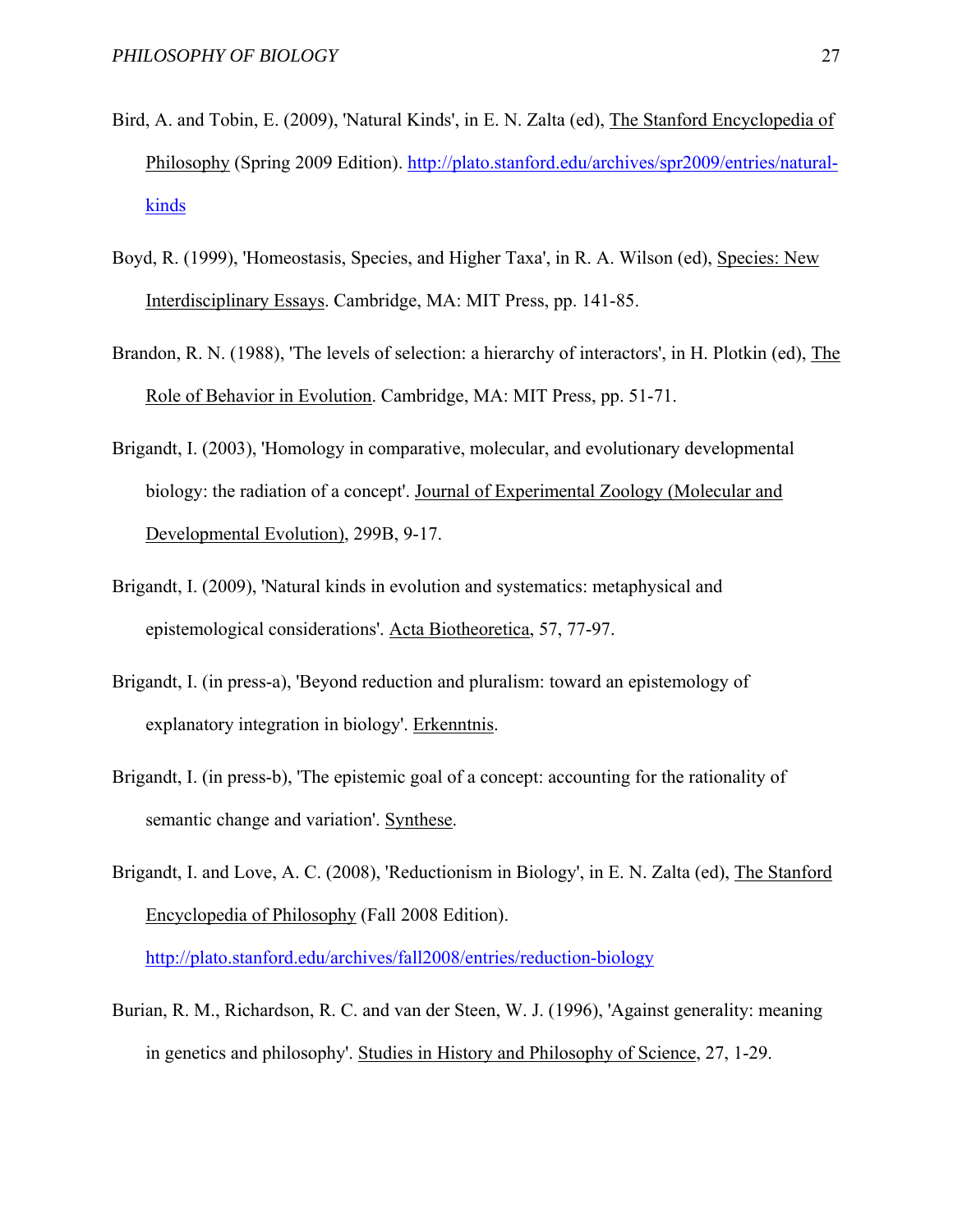- Byron, J. M. (2007), 'Whence philosophy of biology?'. British Journal for the Philosophy of Science, 58, 409-22.
- Craver, C. F. (2005), 'Beyond reduction: mechanisms, multifield integration and the unity of neuroscience'. Studies in the History and Philosophy of Biological and Biomedical Sciences, 36, 373-95.
- Darden, L. (1991), Theory Change in Science: Strategies from Mendelian Genetics. New York: Oxford University Press.
- Darden, L. (2005), 'Relations among fields: Mendelian, cytological and molecular mechanisms'. Studies in History and Philosophy of Biological and Biomedical Sciences, 36, 349-71.

Darden, L. and Maull, N. (1977), 'Interfield theories'. Philosophy of Science, 44, 43-64.

Devitt, M. (1979), 'Against incommensurability'. Australasian Journal of Philosophy, 57, 29-50.

- Downes, S. M. (1993), 'Socializing naturalized philosophy of science'. Philosophy of Science, 60, 452-68.
- Dupré, J. (1993), The Disorder of Things: Metaphysical Foundations of the Disunity of Science. Cambridge, MA: Harvard University Press.
- Dupré, J. (1999), 'On the Impossibility of a Monistic Account of Species', in R. A. Wilson (ed), Species: New Interdisciplinary Essays. Cambridge, MA: MIT Press, pp. 3-22.

Ereshefsky, M. (1992), 'Eliminative pluralism'. Philosophy of Science, 59, 671-90.

- Ereshefsky, M. (2007), 'Foundational issues concerning taxa and taxon names'. Systematic Biology, 56, 295-301.
- Falk, R. (1986), 'What is a gene?'. Studies in the History and Philosophy of Science, 17, 133-73.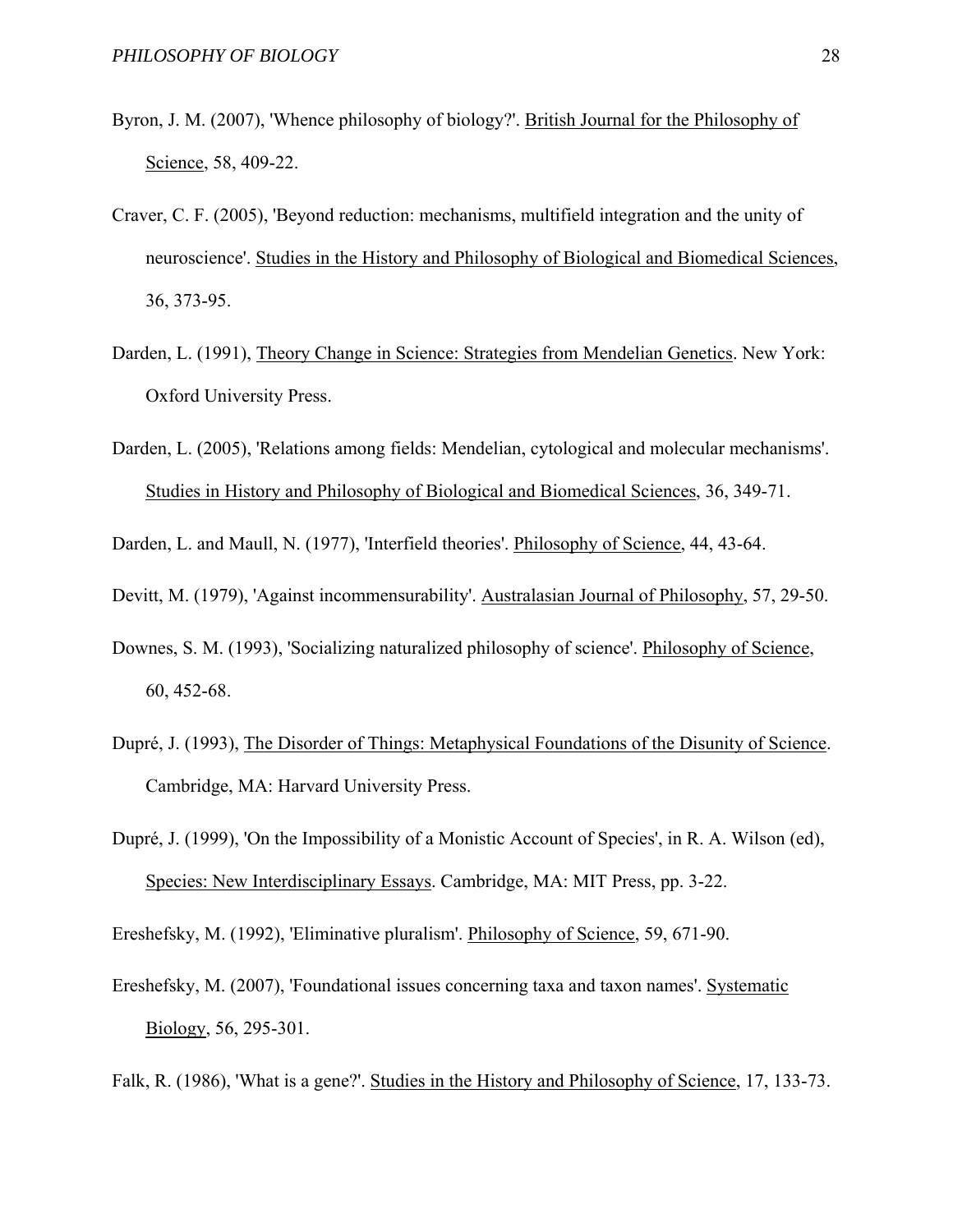Feyerabend, P. (1970), 'Against Method', in M. Radner and S. Winokur (eds), Analyses of Theories and Methods of Physics and Psychology (Minnesota Studies in the Philosophy of Science, vol. 4). Minneapolis: University of Minnesota Press, pp. 17-130.

Fine, A. (1975), 'How to compare theories: reference and change'. Noûs, 9, 17-32.

- Ghiselin, M. T. (1974), 'A radical solution to the species problem'. Systematic Zoology, 23, 536- 44.
- Giere, R. N. (1988), Explaining Science: A Cognitive Approach. Chicago: University of Chicago Press.
- Griffiths, P. E. (1999), 'Squaring the Circle: Natural Kinds with Historical Essences', in R. A. Wilson (ed), Species: New Interdisciplinary Essays. Cambridge, MA: MIT Press, pp. 208- 28.
- Griffiths, P. E. and Sterelny, K. (1999), Sex and Death: An Introduction to Philosophy of Biology. Chicago: University of Chicago Press.
- Griffiths, P. E. and Stotz, K. (2007), 'Gene', in D. L. Hull and M. Ruse (eds), The Cambridge Companion to the Philosophy of Biology. Cambridge: Cambridge University Press, pp. 85- 102.
- Hacking, I. (1983), Representing and Intervening: Introductory Topics in the Philosophy of Natural Science. Cambridge: Cambridge University Press.
- Hempel, C. G. and Oppenheim, P. (1948), 'Studies in the logic of explanation'. Philosophy of Science, 15, 135-75.
- Hull, D. L. (1974), Philosophy of Biological Science. Englewood Cliffs: Prentice-Hall.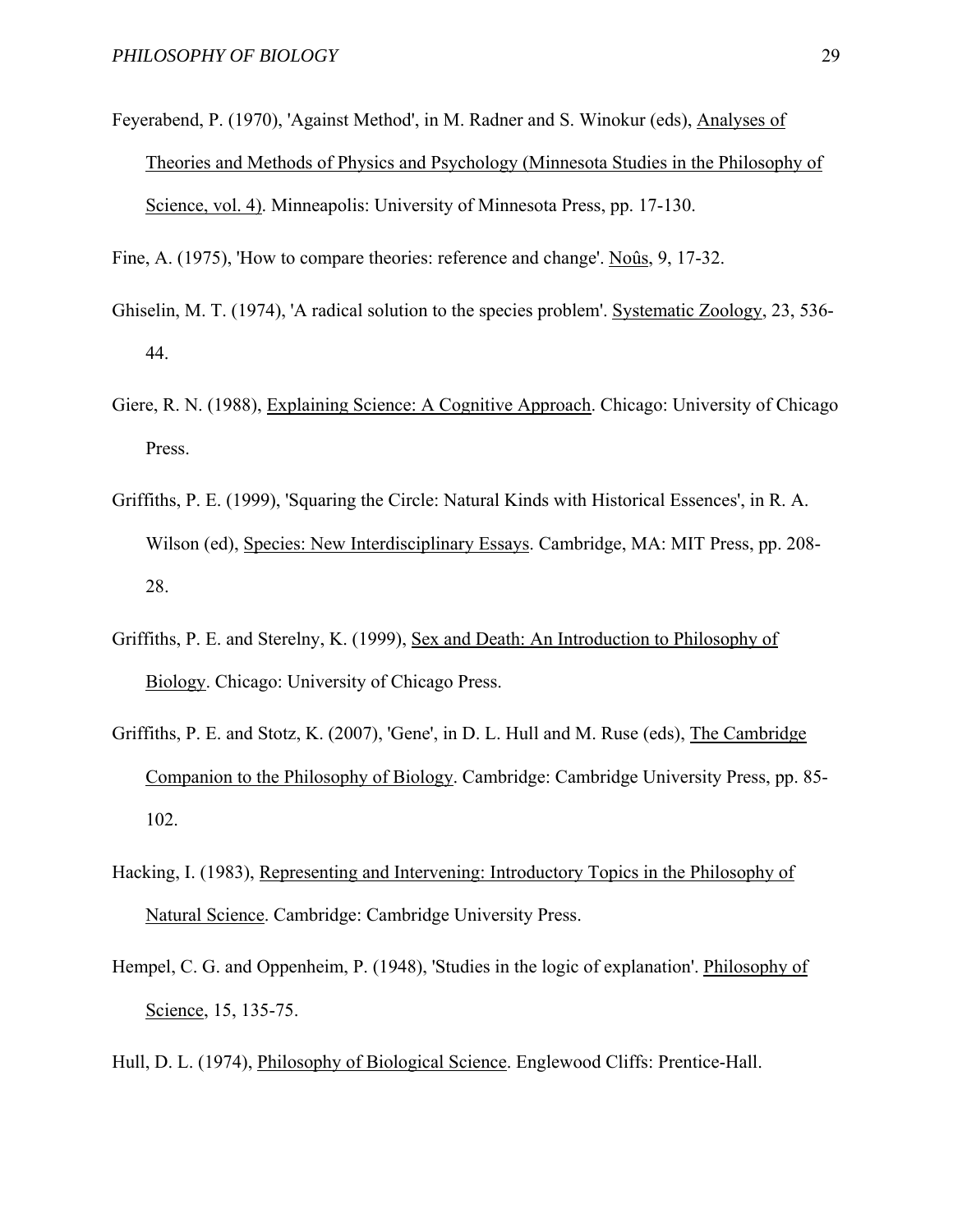Hull, D. L. (1976), 'Informal Aspects of Theory Reduction', in R. S. Cohen and A. Michalos (eds), Proceedings of the 1974 Biennial Meeting of the Philosophy of Science Association. Dordrecht: Reidel, pp. 653-70.

Hull, D. L. (1978), 'A matter of individuality'. Philosophy of Science, 45, 335-60.

- Hull, D. L. (1988), Science as as Process: An Evolutionary Account of the Social and Conceptual Development of Science. Chicago: University of Chicago Press.
- Hull, D. L. and Ruse, M. (eds) (2007), The Cambridge Companion to the Philosophy of Biology. Cambridge: Cambridge University Press.

Kitcher, P. (1982), 'Genes'. British Journal for the Philosophy of Science, 33, 337-59.

- Kitcher, P. (1984a), '1953 and All That: A Tale of Two Sciences'. The Philosophical Review, 93, 335-73.
- Kitcher, P. (1984b), 'Species'. Philosophy of Science, 51, 308-33.
- Kitcher, P. (1992), 'Gene: Current Usages', in E. F. Keller and E. A. Lloyd (eds), Keywords in Evolutionary Biology. Cambridge, MA: Harvard University Press, pp. 128-31.

Kripke, S. (1980), Naming and Necessity. Cambridge, MA: Harvard University Press.

- Kuhn, T. S. (1962), The Structure of Scientific Revolutions. Chicago: University of Chicago Press.
- LaPorte, J. (2004), Natural Kinds and Conceptual Change. Cambridge: Cambridge University Press.
- Laudan, L. (1990), 'Normative naturalism'. Philosophy of Science, 57, 44-59.

Longino, H. E. (2002), The Fate of Knowledge. Princeton: Princeton University Press.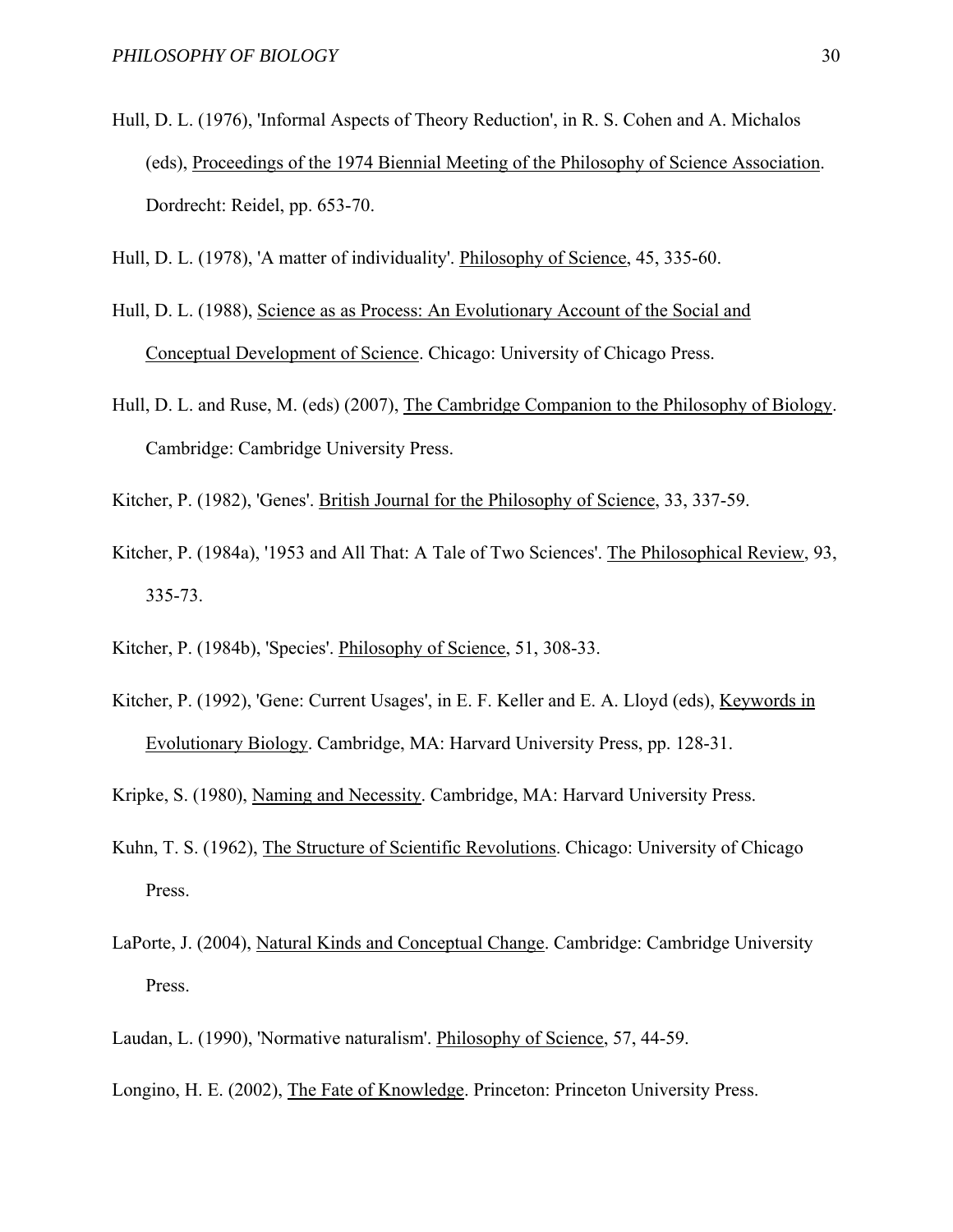- Love, A. C. (2008), 'Explaining evolutionary innovation and novelty: criteria of adequacy and multidisciplinary prerequisites'. Philosophy of Science, 75, 874-86.
- Love, A. C. (2009), 'Typology reconfigured: from the metaphysics of essentialism to the epistemology of representation'. Acta Biotheoretica, 57, 51-75.
- Machamer, P., Darden, L. and Craver, C. (2000), 'Thinking about mechanisms'. Philosophy of Science, 67, 1-25.
- Mayden, R. L. (1997), 'A Hierarchy of Species Concepts: The Denoument in the Saga of the Species Problem', in M. F. Claridge, H. A. Dawah and M. R. Wilson (eds), Species: The Units of Biodiversity. London: Chapman and Hall, pp. 381-424.
- Mayo, D. G. (1996), Error and the Growth of Experimental Knowledge. Chicago: University of Chicago Press.
- Mitchell, S. D. (2003), Biological Complexity and Integrative Pluralism. Cambridge: Cambridge University Press.
- Moss, L. (2003), What Genes Can't Do. Cambridge, MA: MIT Press.
- Nagel, E. (1961), The Structure of Science. New York: Harcourt, Brace, and World.
- Nersessian, N. J. (1984), Faraday to Einstein: Constructing Meaning in Scientific Theories. Dordrecht: Kluwer.
- Nickles, T. (ed) (1980), Scientific Discovery: Case Studies. Dordrecht: D. Reidel.
- Norton, J. D. (2003), 'A material theory of induction'. Philosophy of Science, 70, 647-70.
- Okasha, S. (2002), 'Darwinian metaphysics: species and the question of essentialism'. Synthese, 131, 191-213.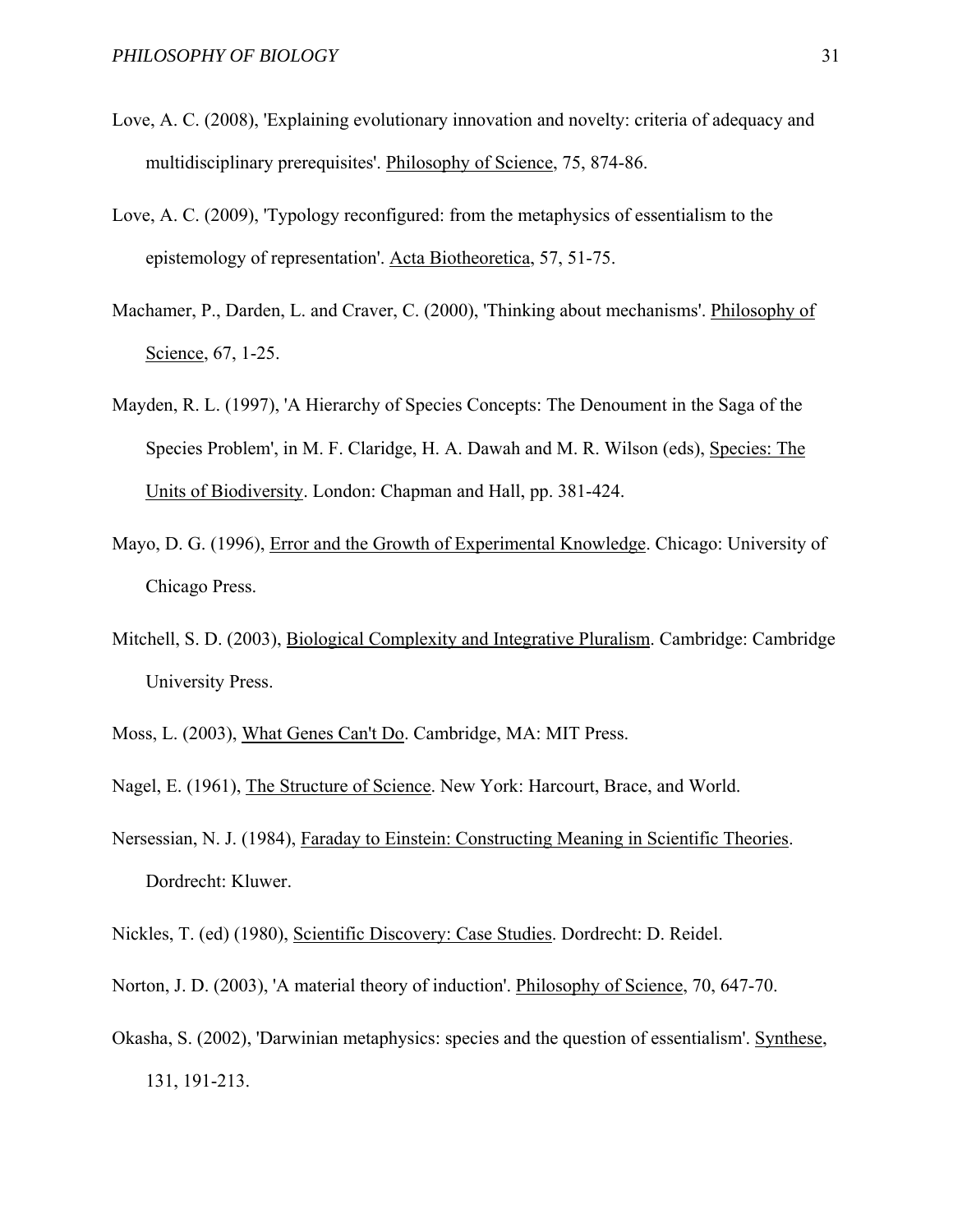- Papineau, D. (2009), 'Naturalism', in E. N. Zalta (ed), The Stanford Encyclopedia of Philosophy (Spring 2009 edition). http://plato.stanford.edu/archives/spr2009/entries/naturalism/
- Putnam, H. (1975), 'The Meaning of 'Meaning'', in H. Putnam (ed), Mind, Language and Reality: Philosophical Papers, vol. 2. Cambridge: Cambridge University Press, pp. 215-71.

Rieppel, O. (2008), 'Origins, taxa, names and meanings'. Cladistics, 24, 598-610.

- Rosenberg, A. (1994), Instrumental Biology or the Disunity of Science. University of Chicago Press: Chicago.
- Salmon, M. H. (2002), Introduction to Logic and Critical Thinking. Belmont: Wadsworth Thomson Learning.
- Salmon, W. C. (1971), Statistical Explanation and Statistical Relevance. Pittsburgh: Pittsburgh University Press.
- Salmon, W. C. (1984), Scientific Explanation and the Causal Structure of the World. Princeton: Princeton University Press.

Sankey, H. (1994), The Incommensurability Thesis. Brookfield: Avebury.

- Schaffner, K. F. (1974), 'Logic of discovery and justification in regulatory genetics'. Studies in History and Philosophy of Science, 4, 349-85.
- Schaffner, K. F. (1976), 'Reductionism in Biology: Prospects and Problems', in R. S. Cohen and A. Michalos (eds), Proceedings of the 1974 Biennial Meeting of the Philosophy of Science Association. Dordrecht: Reidel, pp. 613-32.
- Shostak, S. (2006), '(Re)defining stem cells'. BioEssays, 28, 301-08.
- Sober, E. (1980), 'Evolution, population thinking, and essentialism'. Philosophy of Science, 47, 350-83.